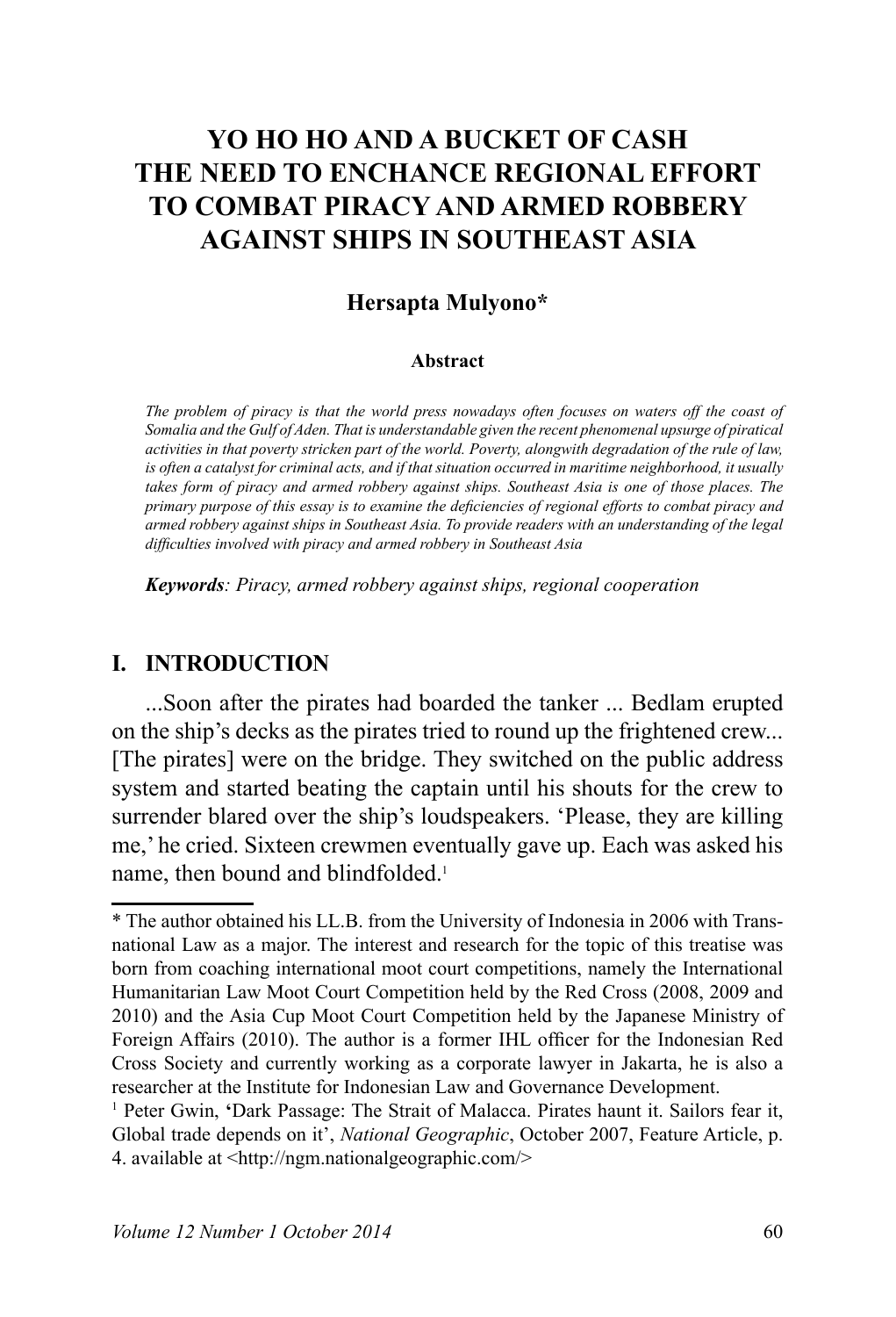#### *Jurnal Hukum Internasional*

Put aside imaginations of "Avast, me hearties!" screamed by swashbucklers with cutlasses between their teeth as they go swinging through the riggings. Modern day "gentlemen of fortune" are less associated with adventurism and romanticism as was the case with images of Henry Morgan and Calico Jack. Their effects on sea-borne trade, however, like their counterparts in yestercenturies, modern day pirates are equally destructive.

On the problem of piracy, the world press nowadays often focuses on waters off the coast of Somalia and the Gulf of Aden. That is understandable given the recent phenomenal upsurge of piratical activities in that poverty stricken part of the world. Poverty, alongwith degradation of the rule of law, is often a catalyst for criminal acts, and if that situation occurred in maritime neighborhood, it usually takes form of piracy and armed robbery against ships. Southeast Asia is one of those places. Being one of the most densely populated areas in the world and witness to numerous local conflicts. Southeast Asia had become a largely poor and "lawless" region. As a result, not a small number of its denizens resorted to criminal acts, including ordinary fishermen with few means to make ends meet.

The primary purpose of this essay is to examine the deficiencies of regional efforts to combat piracy and armed robbery against ships in Southeast Asia. To provide readers with an understanding of the legal difficulties involved with piracy and armed robbery in Southeast Asia, Part II will briefly elaborate the inadequacy of existing international legal framework to effectively deal with the problem. Part III will discuss the positive and negative points of cooperation between countries in the region in fighting piracy and armed robbery against ships; part III will also attempt suggest possible improvements for regional cooperation.

## **II. PIRACY IN SEA, A PROBLEM SINCE THE ANTIQUITY**

*That our sails may meet favorable winds That the sea lanes be peaceful and secure That gold, pearls, wealth and valuables fill our ships full with glory With pious hearts do we offer up this excellent wine.<sup>2</sup>* 

<sup>&</sup>lt;sup>2</sup> Chinese sailors' seagoing incantation proffered to the heavens. See Joseph Cum-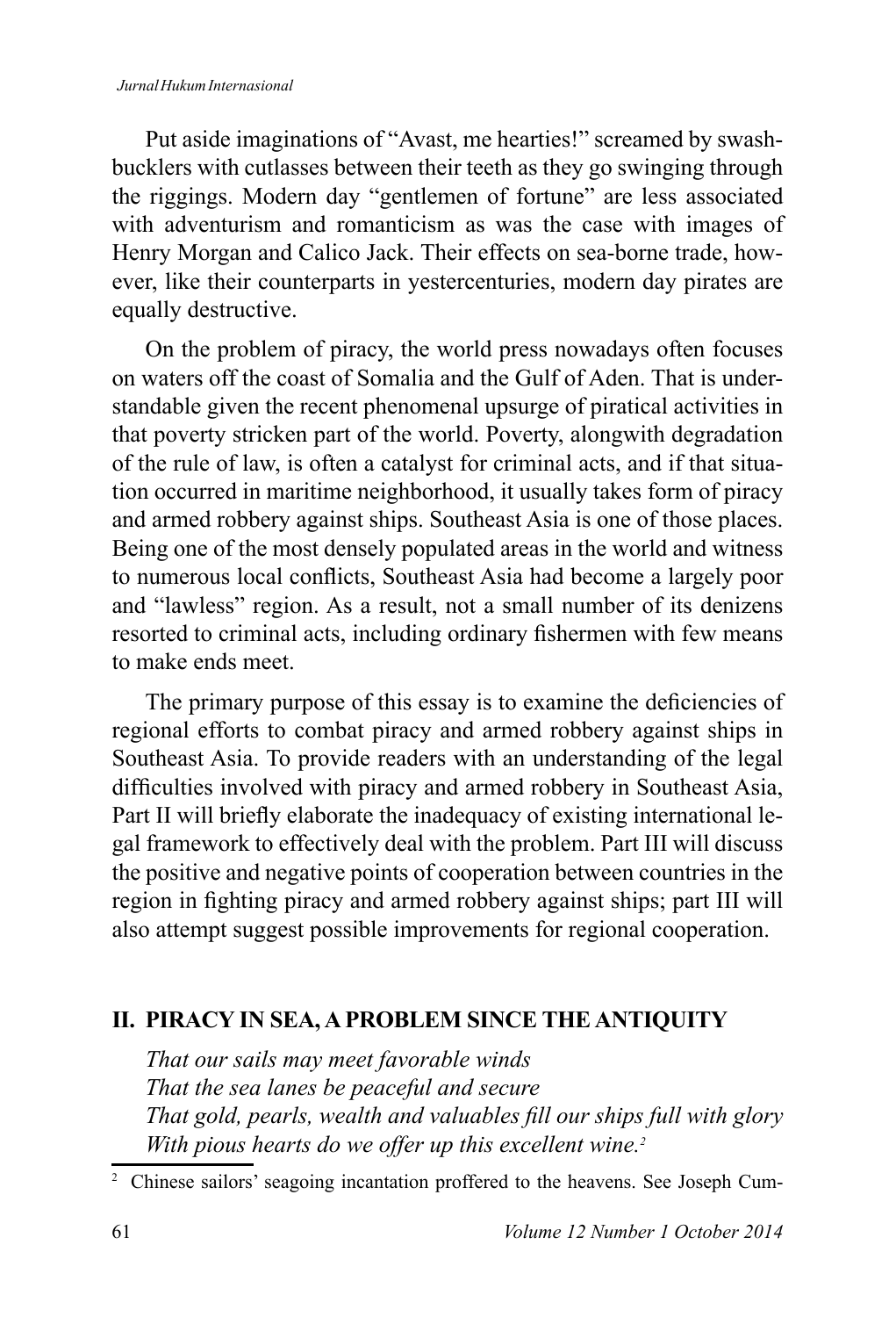Labeling piracy in Southeast Asia as a recent trend is false. Chinese history recorded this phenomenon as far back as the 15th century. Shortly after ascended the throne as the third emperor of the Ming Dynasty, Emperor Yongle commissioned the building of a massive fleet composed of ships that dwarfed any European vessels of the time, appointed at the helm of this ancient carrier battle group was Admiral Zheng He. Yongle's instruction to the Muslim Admiral was to go beyond the horizon to establish order, to make manifest the wealth and power of the Middle Kingdom, to hand out gifts for foreign Kings and accept tribute  $-$  alongwith submission  $-$  in return. Those that refused were pacified by force, as was the case with pirates along the Strait of Malacca.<sup>3</sup> Returning from his first voyage in 1407, Zheng He engaged and defeated the 5000-strong Palembang-based pirate band under the command of Chen Zuyi.<sup>4</sup>

## **A. Piracy Prone Waters**

Recently, Abdul Rahim Hussein, a senior official of the Malaysian National Security Council, stated that incidents of piracy in the Strait of Malacca have dropped to zero as of 2009, thanks to joint anti-piracy efforts of Indonesia, Malaysia and Singapore. The Strait's bleak fame as a pirate haven started from the 90s on to the early years of  $21<sup>st</sup>$  century. According to the International Maritime Bureau (IMB), there are 70 incidents of piracy in 1998.<sup>6</sup> After the financial crisis swept trough the region, sea-borne attacks climb trough 148 in 1999 and 220 in 2000.<sup>7</sup> If

mins, *History's great untold stories: obscure events of lasting importance*, (Sidney: Murdoch books, 2006), p. 58.

 $3$  Id., pp. 58, 60, 64-65.

<sup>4</sup> Gene M. Chenoweth, 'Melaka, "Piracy" and the Modern World System', *Journal of*  Law and Religion, 13 (1996-1998), 107-125 (117-118). Chen Zuyi and his lieutenants were captured, brought to the Forbidden City and beheaded as an example of.

<sup>&</sup>lt;sup>5</sup> 'Piracy in the Malacca Strait is Zero', *Tempo Interaktif*, 19 May 2009, (in Indonesian). available at http://www.tempointeraktif.com/; Abd Rahim Bin Hussin, 'The Management of Straits of Malacca: Burden Sharing as the Basis for Cooperation', presentation at the Langkawi International Maritime and Aerospace Exhibition (LIMA) International Maritime Conference, 2005.

<sup>&</sup>lt;sup>6</sup> ICC – IMB, Piracy and Armed Robbery against Ships, Annual Report, 1 January – 31 December 1998, (January 1999). Available by request to the IMB.

<sup>&</sup>lt;sup>7</sup> ICC – IMB, Piracy and Armed Robbery against Ships, Annual Report, 1999 and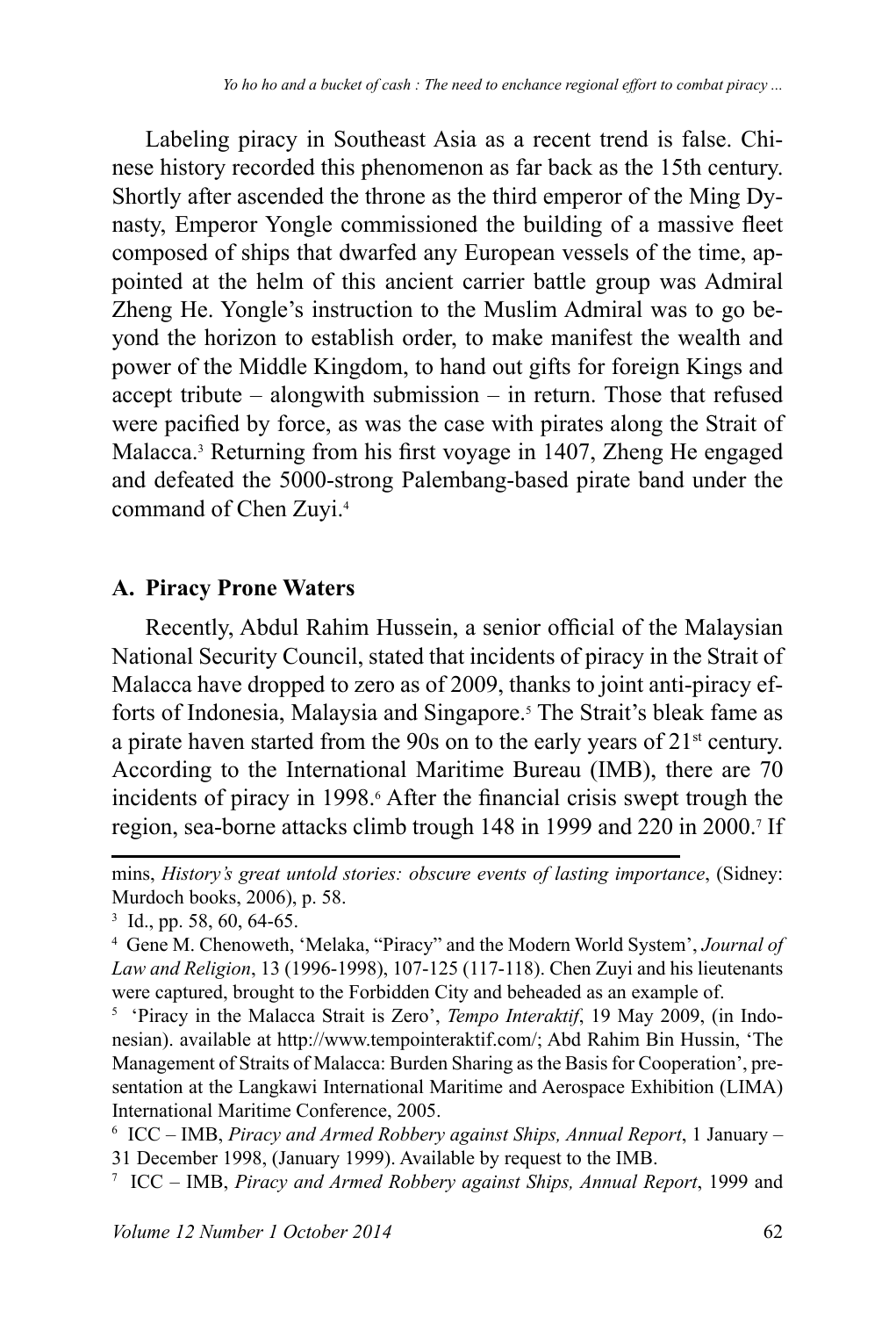we compare that with 2008 where 'only' two incidents occurred, previous years' numbers seems astronomical.<sup>8</sup>

While this might be gleeful news to some, it must not be taken for granted. The Strait of Malacca always becomes one of the focuses in anti-piracy efforts because of its importance as an artery of world's economy. There are more than 50,000 vessels passing trough the narrow strait annually.<sup>9</sup> It carries substantial amount of energy traffic, nearly 50 percent of the world's crude oil and 66 percent of its natural gas is transported through this narrow strait, $10$  and most of it is for Japan and China's ever burgeoning thirst for energy. Statistics as such easily makes it one of the planet's busiest  $-$  and most important  $-$  waterways.

Viewed on maps, the Strait of Malacca – and subsequent Strait of Singapore – seems able to accommodate all kinds of ships ever envisioned, unfortunately that assumption is false. In average, the Strait of Malacca has a depth of only 25 meters, hence unable to accommodate Leviathans such as Ultra Large Crude Carriers (ULCC) and Capsizeclass bulk carriers.11 Such vessels can only pass trough another important Sea Lines of Communications (SLOC), which is Lombok - Makassar line. From 2000 to 2008, there were several low level piracy attempts

<sup>2000,</sup> respectively. The trend continued until 2005, as a result, the Straits of Malacca and Singapore were listed as areas of "perceived enhanced risk" by the Lloyd's Joint War Committee, alongwith an increase in insurance costs for commercial shipping.

<sup>&</sup>lt;sup>8</sup> ICC – IMB, Piracy and Armed Robbery against Ships, Annual Report, 1 January – 31 December 2008, (January 2009).

<sup>9</sup> Strait of Malacca is one of the "chokepoints" of world oil transit. Chokepoints are narrow channels along widely used global sea routes. They are a critical part of global energy security due to the high volume of oil traded through their narrow straits. Other chokepoints include the Suez Canal, Strait of Hormuz, and the Bab el-Mandab. See Energy Information Administration Homepage [online], World Oil Transit Choke*points*, Available at <http://www.eia.doe.gov/>; For a more complete overview of the strategic importance of the Strait of Malacca, see Donald B. Freeman, *The Straits of Malacca: gateway or gauntlet?*, (Quebec: McGill-Quenn University Press, 2003).

<sup>&</sup>lt;sup>10</sup> Chennai 2004, 'Pirates on the Prowl: High Seas, Low Security', *Businessline*, May 31, 2004, cited in: Kevin X. Li and Jin Cheng, 'Maritime Law and Policy for Energy Security in Asia: A Chinese Perspective', *Journal of Maritime Law and Commerce*, 37 (2006), 567-587 (569).

<sup>&</sup>lt;sup>11</sup> With a draft (distance from waterline to keel) of over 25 meters, such ships are called *post-Malaccamax*. The term *Malaccamax* refers to the largest ships that can pass trough the Strait of Malacca.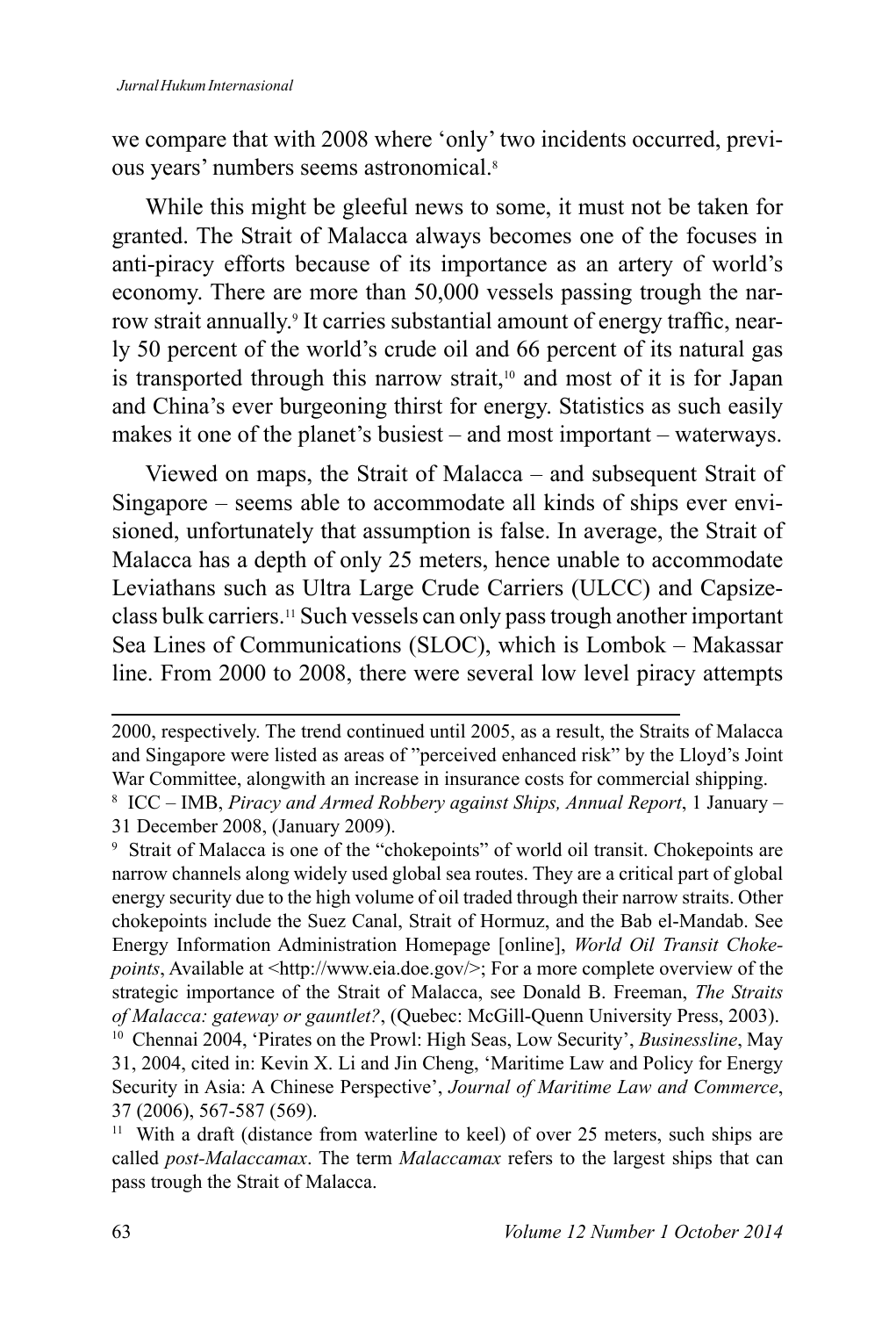in these waters, even on large crude tankers.<sup>12</sup> Despite the relatively low intensity of these attacks, it is only a matter of time before it grows into something more sinister like ship seizure and ransoming, if not dealt with appropriately and promptly.

Aside from Strait of Malacca and other SLOCs, Southeast Asia's total SAY km2 waters are also home to numerous pirate prone areas and ports. Attacks ranging from simple maritime mugging to seajacking involving brutal killings of the crew are reported to take place throughout the region. In recent years, perhaps as a result of vigilant efforts in Strait of Malacca, focus of pirate attacks has shifted to littoral South China Sea (off the coast of Peninsular Malaysia), Vietnam (around Vung Tau), and ports on the eastern coast of Kalimantan to name a few.<sup>13</sup>

## **III.REGULATIONS AGAINST PIRACY AND OTHER CRIMINAL ACTS AT SEA**

Since the crime of piracy has been with us since humans first sailed the seven seas, so does the prohibitions to it.<sup>14</sup> One of the first written laws specifically enacted to address the problem of piracy was the Piracy Act 1698 passed by the English Parliament.<sup>15</sup> The 1698 Act provides that all natural borne subjects and denizens (regardless of nationality) of the English Kingdom who commit piracy or robbery or any act of hostility against other His Majesties subjects at sea, shall be deemed to be pirates felons and robbers, and for those convicted of piracy, a penalty of death and confiscation of lands and property awaits, "as pirates

<sup>&</sup>lt;sup>12</sup> Analysis of *Piracy and Armed Robbery against Ships, Annual Reports, 2005 –* 2008.

 $13 \text{ Id}$ 

<sup>&</sup>lt;sup>14</sup> Although Justinian's Digest did not offer a definition of piracy and did not specifically criminalize piratical acts; it may cover acts committed by pirates by way of extension. It maintained that the *exercitor* (person who has the management of the ship), is liable for almost any loss, theft or damages occurred within the ship under his custody, he is also liable for acts committed by his crew. Charles Henry Monro (trs), *The Digest of Justinian*, I vols, (Cambridge: Cambridge University Press: 1904), pp. 294-299.; See also Phillip A. Buhler, New Struggle With An Old Menace: Towards A Revised Definition Of Maritime Piracy, Currents: International Trade Law Journal, 8 (Winter 1999), 61-70, FN 23.

<sup>&</sup>lt;sup>15</sup> An Act for the more effectuall Suppressions of Piracy 1698 (11 William 3 c 11).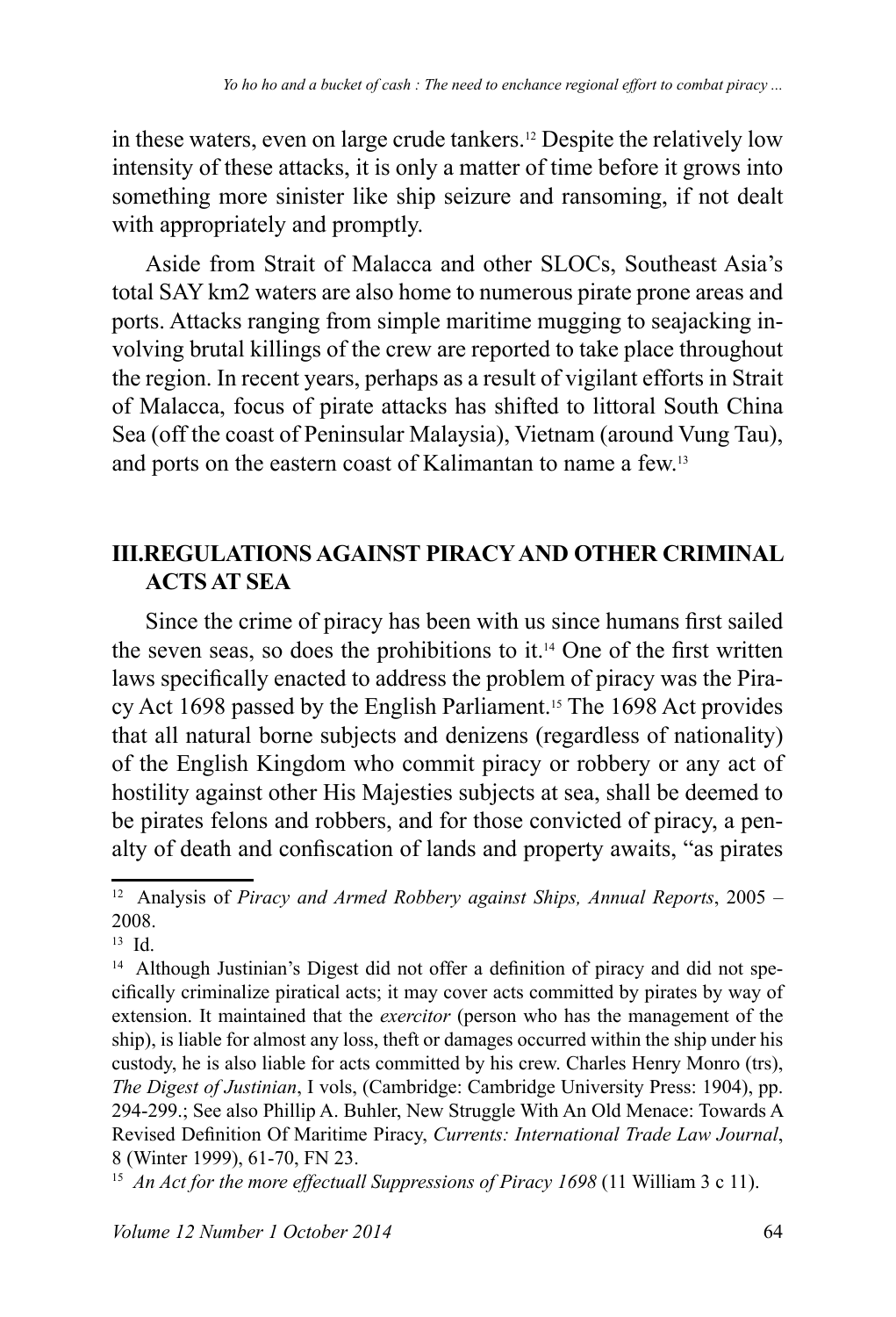ought to have and suffer".

The 1698 Piracy Act was soon followed by enactments of similar legislations by European Imperials such as France. In the olden days, as it is now, inter-state commerce (mainly spice from the colonies) and human migration was conducted primarily by sea. Any acts of piracy threatened those activities and hence, infringe the interests of all nations involved in transnational commerce. This is the reason why the crime of piracy is international in nature and pirates are deemed as "enemies of all mankind" (*hostis humani generis*).<sup>16</sup>

After enactments of national laws by many states, the first concluded international legal instrument pertaining piracy was the Declaration of Paris 1856 right after the Crimean War.<sup>17</sup> The Declaration's huge contribution to the fight against piracy was its abolition of privateering. Privateers are non-naval vessel owned by private persons, sanctioned by governments to actively engage in hostilities against enemies of the said government.18 Usually, privateers preyed on commercial shipping of the enemy in order to deny them of war materials and supplies. Both France and United Kingdom, the instigators of the Declaration, refrained from using privateers during the Crimean War because they already had powerful navies and have no need of "outside help" against Russian Empire. Moreover, since privateers were in it for the money and not for King and Country, they were difficult to control and no guarantee of them never to plunge into outright piracy.<sup>19</sup>

<sup>&</sup>lt;sup>16</sup> "Pirates are common enemies, and they are attacked with impunity by all, because they are without the pale of the law. They are scorners of the law of nations; hence they find no protection in that law. They ought to be crushed by us [...] and by all men. This is a warfare shared by all nations". See Alberico Gentili, *De Jure Belli Libri Tres (Three Books on the Law of War]*, trans. by John C Rolfe (New York: Oceana Publications, 1964), p. 423.

<sup>&</sup>lt;sup>17</sup> Declaration Respecting Maritime Law. Paris, 16 April 1856. Natalino Ronzitti (ed), The Law of Naval Warfare, A Collection of Agreements and Documents with Com*mentaries*, (Amsterdam: Martinus Nijhoff, 1988), p. 64.

<sup>&</sup>lt;sup>18</sup> Privateers such as the famous Sir Francis Drake was even made a knight by his king, as seen from the prefix Sir before his name, symbolising the state's acknowledgement over the privateer's use of force and pillage against enemy nation's vessels. The said acknowledgement was given through issuance of a "Letter of Marque", a formal document issued by one country authorizing one of its private citizen to arm a ship and seize vessels of enemy nation.

<sup>&</sup>lt;sup>19</sup> Edward Teach, famously known as Blackbeard, was an example of privateer turned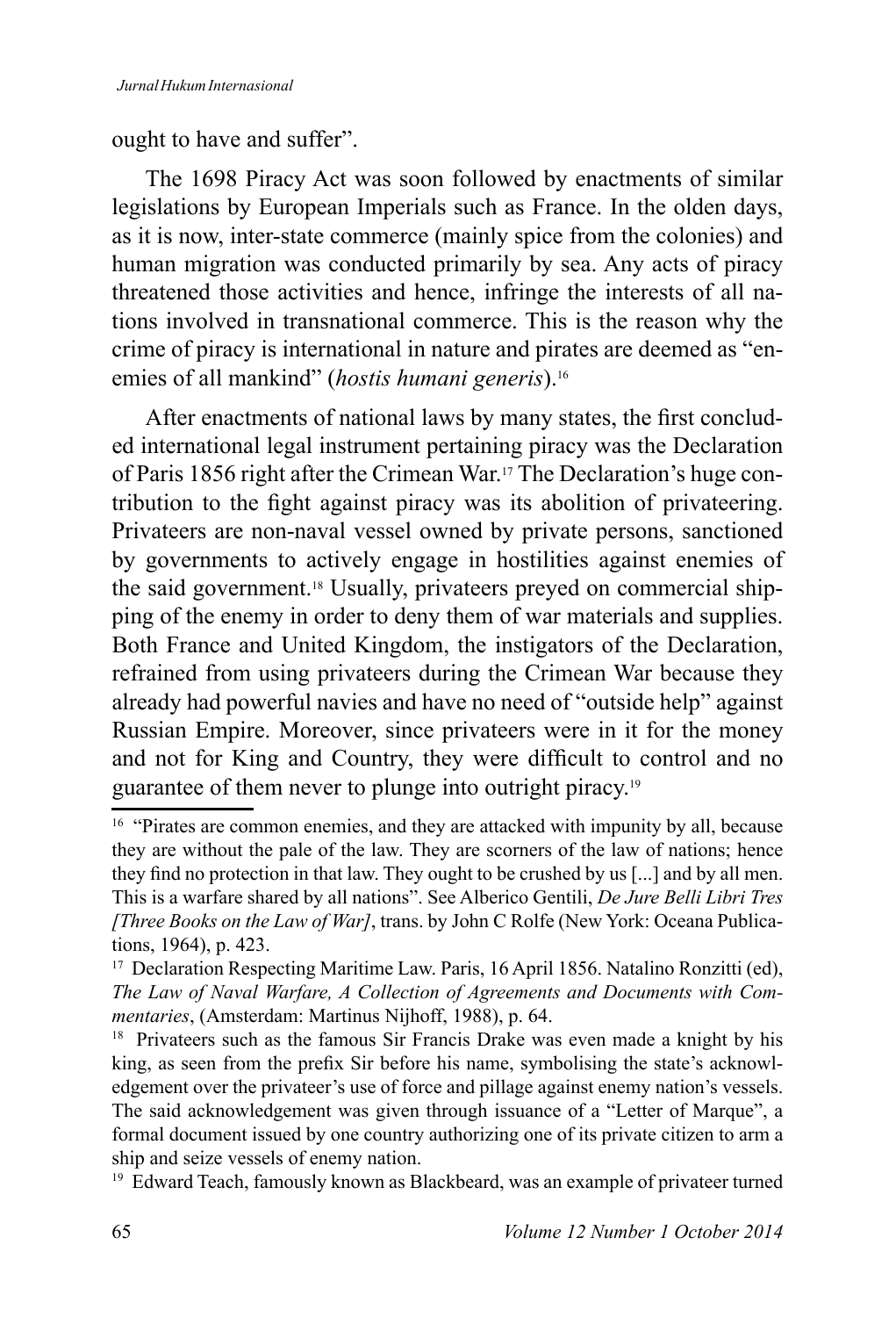Landmark condemnation of piracy was attained with the adoption of the United Nations Convention on the Law of the Sea (UNCLOS) 1982.<sup>20</sup> Definition of piracy in UNCLOS 1982 is as follows:

Piracy consists of any of the following acts:

- a) any illegal acts of violence or detention, or any act of depredation, committed for private ends by the crew or the passengers of a private ship or a private aircraft, and directed
	- (i) on the high seas, against another ship or aircraft, or against persons or property on board such ship or aircraft;
	- (ii) against a ship, aircraft, persons or property in a place outside the jurisdiction of any state;
- (b) any act of voluntary participation in the operation of a ship or of an aircraft with knowledge of facts making it a pirate ship or aircraft;
- (c) any act of inciting or of intentionally facilitating an act described in subparagraph (a) or (b).

A pirate ship is a private ship that is intended to be used by the person controlling it, to commit acts of piracy.<sup>21</sup> Piracy can also be committed by a warship or other government ship only if the crew has committed mutiny and taken control of the ship to engage in acts of piracy.<sup>22</sup>

The above definitions of piracy and pirate ship in UNCLOS 1982 are a verbatim copy of the provisions on piracy contained within the high seas convention 1958.<sup>23</sup> In turn, the definition of piracy in the high seas convention reflected the drafters' understanding of the concepts of piracy in the previous century. As we will see, this outdated concept has many shortcomings to address the problem of contemporary piracy in general and piracy in Southeast Asia in particular.

First, UNCLOS 1982 maintained that for a hostile act at sea to be construed as piracy, it must be committed only on the high seas or otherwise at places outside the jurisdiction of any state.<sup>24</sup> Criminal acts at sea

pirate.

<sup>&</sup>lt;sup>20</sup> United Nations Convention on the Law of the Sea, (Montego Bay, 10 December 1982), 1833 UNTS 397, Art. 101.

 $21$  Id., Art. 103.

 $22$  Id., Art. 102.

<sup>&</sup>lt;sup>23</sup> Convention on the High Seas (Geneva, 29 April 1958), 450 UNTS 81, art. 15.

<sup>&</sup>lt;sup>24</sup> UNCLOS 1982, *supra* note 21, Art.  $101(a)(i)$  and (ii).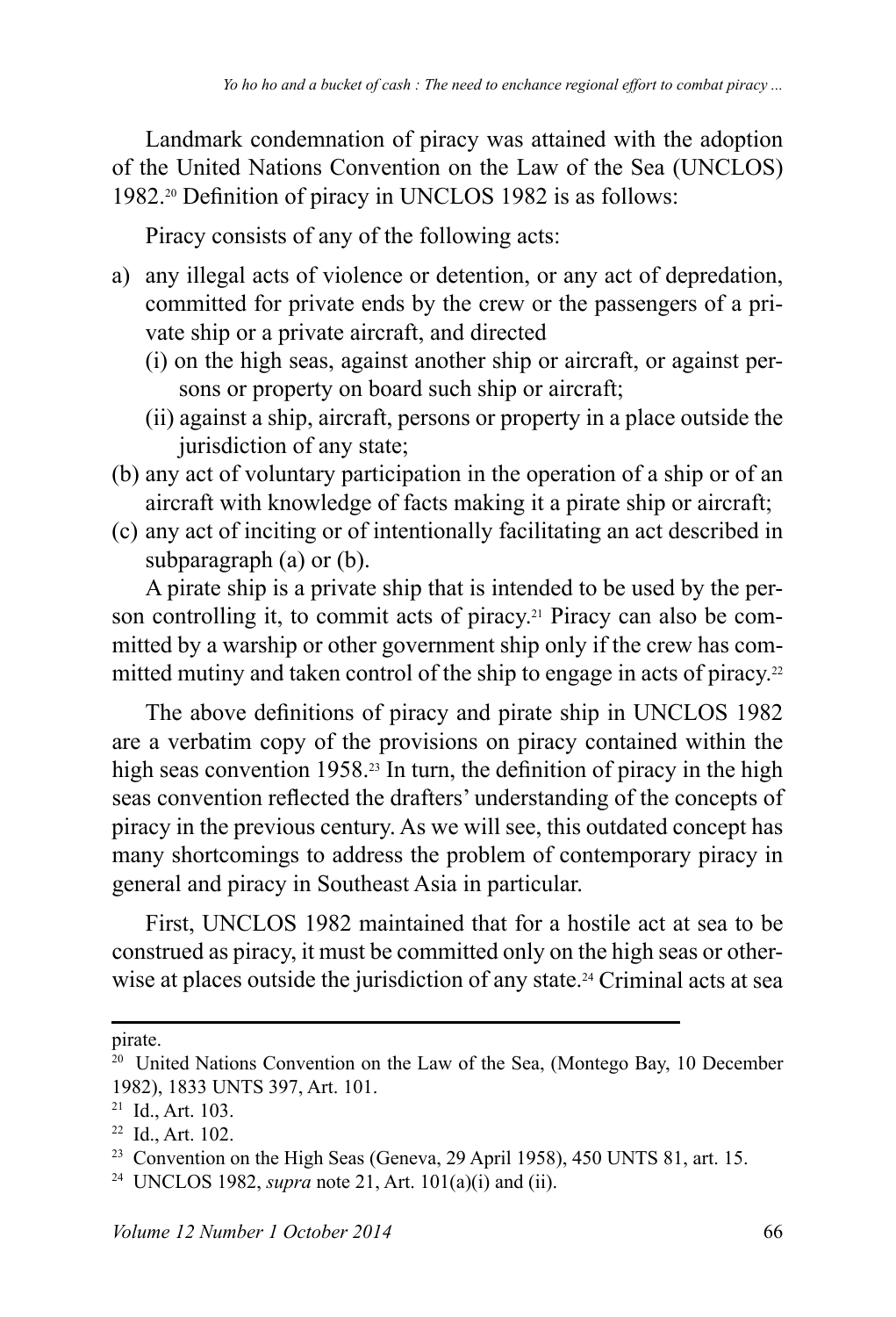in Southeast Asia occurred rarely on the high seas. Most armed attacks occurred within the 12 nautical mile limit of territorial sea, sometimes even at ports.<sup>25</sup> The Strait of Malacca is a good example, at its entry point on the western side, the strait is very spacious with an approximately 200 Nm distance between the coasts of Malaysia and Indonesia but the closer a ship gets into Singapore, the Strait gets more and more narrow. At its narrowest part, the strait has a breadth of only 8,4 Nm which is completely divided into territorial waters of littoral states.<sup>26</sup> The situation is the same in the Strait of Singapore where the width is only 15 Nm and 11 Nm wide at the exit point into the South China Sea.<sup>27</sup>

The depth factor further complicates matters. Around a point known as "the one fathom bank", big draft ships can only navigate trough an area of two NM wide with irregular depths, even as shallow as eleven metres.<sup>28</sup> Any vessels but the smallest is compelled to navigate with extreme caution and minimum speed, an ideal moment for the tiger (pirates) to pounce on the prey.

If an attack occurred in these territorial waters as it usually does, then such attack is not piracy under international law. Thus, there are no advantages of its qualification as piracy *jure gentium*, e.g. universal jurisdiction and right of hot pursuit.

The second and third element of UNCLOS 1982 definition of piracy is the "two ships" and "private ends". Article 101(a) stipulated that an act is piracy if it is committed by the crew or passengers of "a private ship" against "another ship". Furthermore, the unlawful attack must only be motivated by monetary considerations. These two elements re flected the concept of piracy in the  $16<sup>th</sup>$  century until its eradication in the early  $19<sup>th</sup>$  century. Those days, what is called by "a pirate" was (1) a person working on board a ship;  $(2)$  the ship was used solely to attack other ships; (3) in order to take whatever cargo or valuables carried by

<sup>&</sup>lt;sup>25</sup> Approximately only 10 – 15 percent of attacks occurred in the Strait of Malacca (traffic separation scheme), while the rest occurred within territorial waters of Indonesia, Malaysia and Singapore. See *supra* note 13.

<sup>&</sup>lt;sup>26</sup> Michael Leifer, *Malacca Singapore and Indonesia*, 2 vols, ed. By Gerard J. Mangone, International Straits of the World (Alphen aan den Rijn: Sijthoff & Noordhoff, 1978), p. 53.

 $27$  Id.

 $28$  Id., p. 59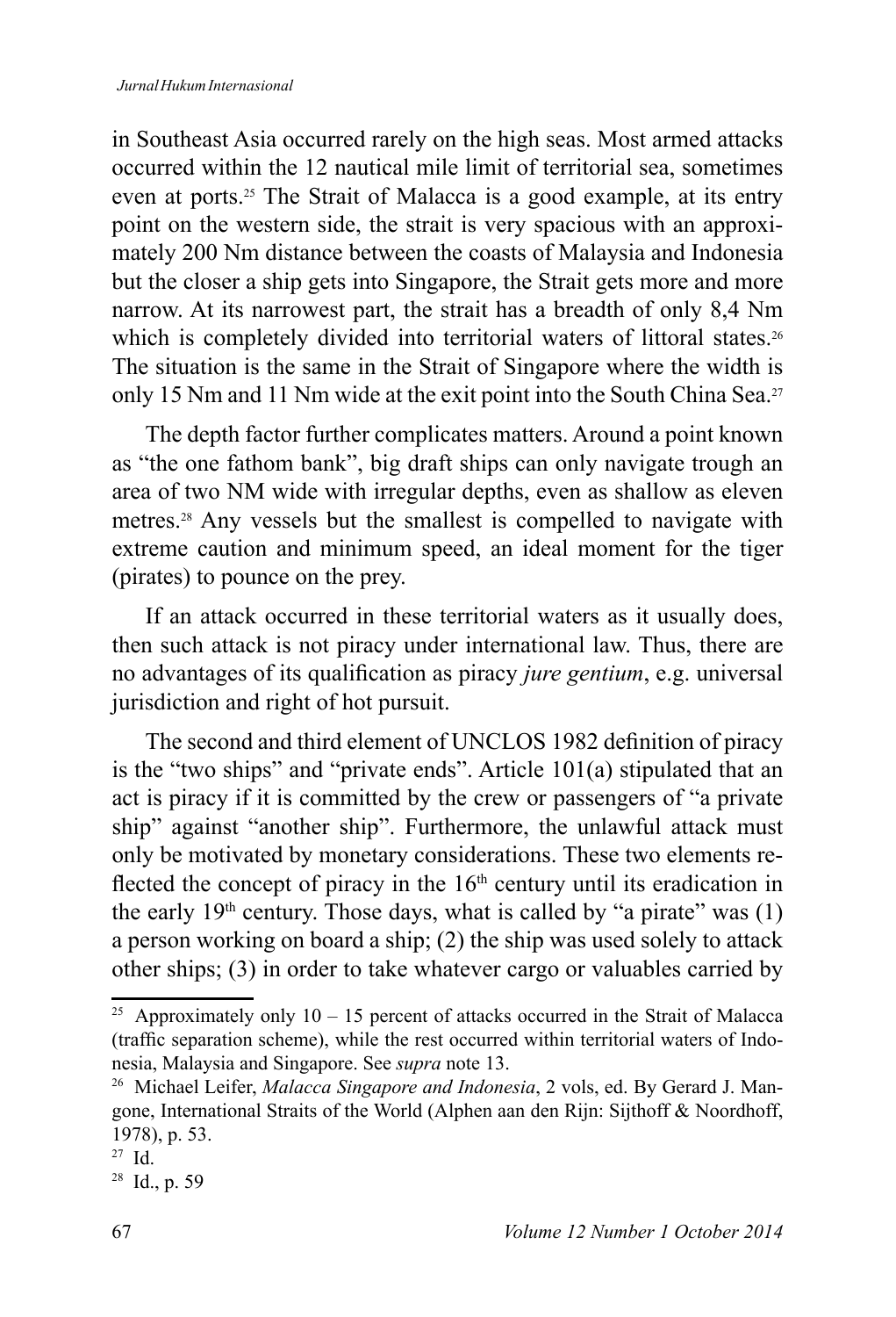the victim ship (or take possession of the victim ship itself to be used as another pirate ship); and (4) sold the booty for money, the money gained was therefore divided amongst the persons involved in the act.

Three vears after the conclusion of UNCLOS 1982, a fateful event brought to light the obsolescence of the above concept of piracy. On October  $7<sup>th</sup>$ , 1985, four men claimed to represent the Palestine Liberation Front, took control of the cruise ship *MV Achille Lauro* as it sailed from Alexandria to Port Said.30 The hijackers, who previously poised as passengers, demanded the release of fifty Palestinian in Israeli prisons. It is clear that in situations such as this, UNCLOS 1982 regime on piracy could not be applied since: (1) no other ship involved in the incident as "pirate ship"; $31$  and (2) the primary motivation was political rather than monetary.<sup>32</sup> Another problem is multiple motivations for the attack, if the act aimed to get money and the money gained is used in furtherance of political goals, it is unclear whether such a case fulfills the element "for private ends".<sup>33</sup>

Another shortcoming of the UNCLOS 1982 definition is on one type of violence at sea informally called "seajacking", *argot* for ships earning this fate is "phantom ships". Seajacking is the act of seizure of a victim ship; the stolen ship is then repainted, renamed and re-documented to appear as a different, legitimate ship.<sup>34</sup> Furthermore, the

<sup>&</sup>lt;sup>29</sup> "Piracy, in its original and strict meaning, is every unauthorized act of violence on the Open Sea against another vessel with intent to plunder (*animo furandi*)". L. Oppenheim, *International Law: A Treatise*, I vols, (London: Longmans, 1905), p. 325.; See also Ethan C. Stile, 'Reforming Current International Law to Combat Modern Sea Piracy', *Suffolk Transnational Law Review*, 27 (2004), 299-326 (304-305).

<sup>&</sup>lt;sup>30</sup> '1985: Gunmen hijack Italian cruise liner', *BBC on this day*, available at <http:// news.bbc.co.uk/onthisday/>

<sup>&</sup>lt;sup>31</sup> The four armed highjackers boarded the cruise ship posed as tourists.

 $32$  It is worth to note that the private ends element had already been contended as early as 1844 when the United States Supreme Court held that "Where the act (Act of 1819) uses the word 'piratical,' it does so in a general sense [...] hostile in its character, wanton and criminal in its commission [...] In short, it means that the act belongs to the class of offences which pirates are [...] perpetrating, whether they do it for purposes of plunder, or for purposes of hatred, revenge, or wanton abuse of power. *United States v. Brig Malek Adhel*, 43 U.S. 210, (1844), par. 15.

<sup>&</sup>lt;sup>33</sup> A possible scenario in Southeast Asia would involve a highjack of a ship and sold the booty to fund separatist or terrorist movement.

<sup>&</sup>lt;sup>34</sup> An example of seajacking is the fate of Malaysian oil tanker SUCI which was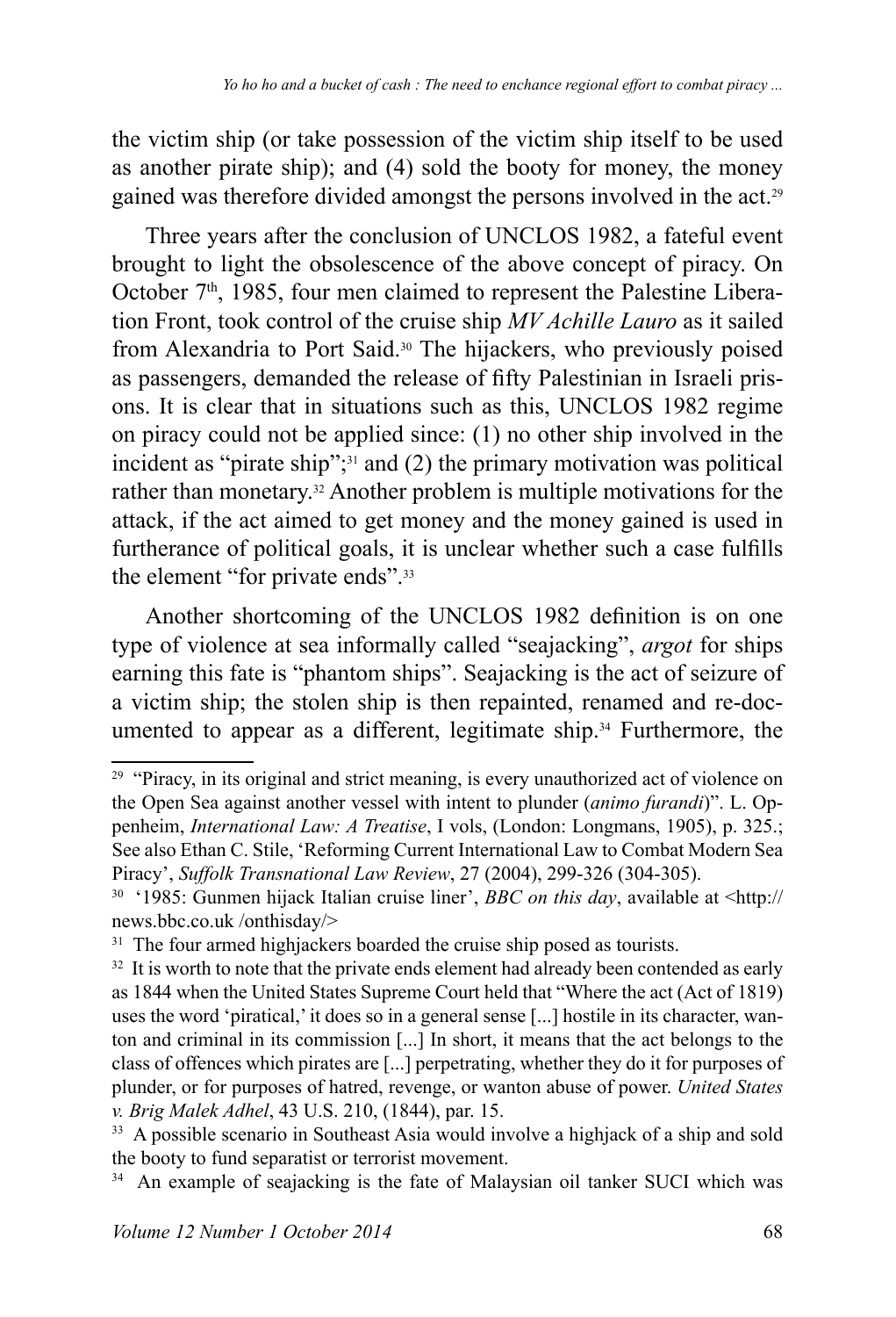newly acquired ship is used for regular purposes which are not necessary unlawful, such as carriage of goods by sea. Phantom ships cannot be categorized as pirate ship according to article 103 of UNCLOS 1982 since it is not used to commit piracy against another vessel. Therefore, a state's law enforcement vessel is not empowered to seize a suspected phantom ship because it's not a pirate ship by definition.<sup>35</sup> In addition, the victim ship seized either within territorial sea or on ports (the same problem as the "high seas" element above).

Realizing these deficiencies within UNCLOS 1982, the International Maritime Organization (IMO) sponsored the Convention for the Suppression of Unlawful Acts against the Safety of Maritime Navigation, 1988 (SUA 1988).36 The SUA 1988 stipulated that an act is an offence under the convention if the perpetrator unlawfully and intentionally seizing control of a ship by force or threat of force or intimidation; performs acts of violence against a person on board a ship, causes damage to the ship or to its cargo which is likely endanger the safe navigation of that ship.<sup>37</sup>

If we see the definition of offence by the SUA 1988, it is clear that the convention eliminates both the two-ships and the private ends elements. An offence still occurs disregarding the motivations, as long as it is done unlawfully and intentionally. SUA 1988 also does not take into consideration of where the source of attack came from, be it from other

boarded by six armed men who tied up the seventeen-man crew, repainted the funnel, and reportedly changed the ship's name to the GLORY II. See Niclas Dahlvang, 'Thieves, Robbers, & Terrorists: Piracy In The 21st Century', Regent Journal of International Law, 4 (2006), 17 (17). Stolen vessels can easily be given new flag and identities to appear legitimate. Flags of convenience like Panama and the Bahamas are known for not asking too many questions.

<sup>&</sup>lt;sup>35</sup> UNCLOS 1982, *supra* note 21, Arts. 105 and 102 "taken by piracy and under the control of pirates"

<sup>36</sup> Malvina Halberstam, 'Terrorism on the High Seas: The Achille Lauro, Piracy and the IMO Convention on Maritime Safety', *American Journal of International Law*, 83 (1988), 269-310 (270).

<sup>&</sup>lt;sup>37</sup> Convention for the Suppression of Unlawful Acts against the Safety of Maritime Navigation, (Rome, 10 March 1988) 1678 UNTS 222, Art. 3. According to the definition provided in SUA 1988 Convention, virtually all kind of acts involving the use of force that may endanger safe navigation of a ship (e.g. disabling ship communication, violence or threat of violence against pilot, disruption of steering, et cetera) is an offence under the convention.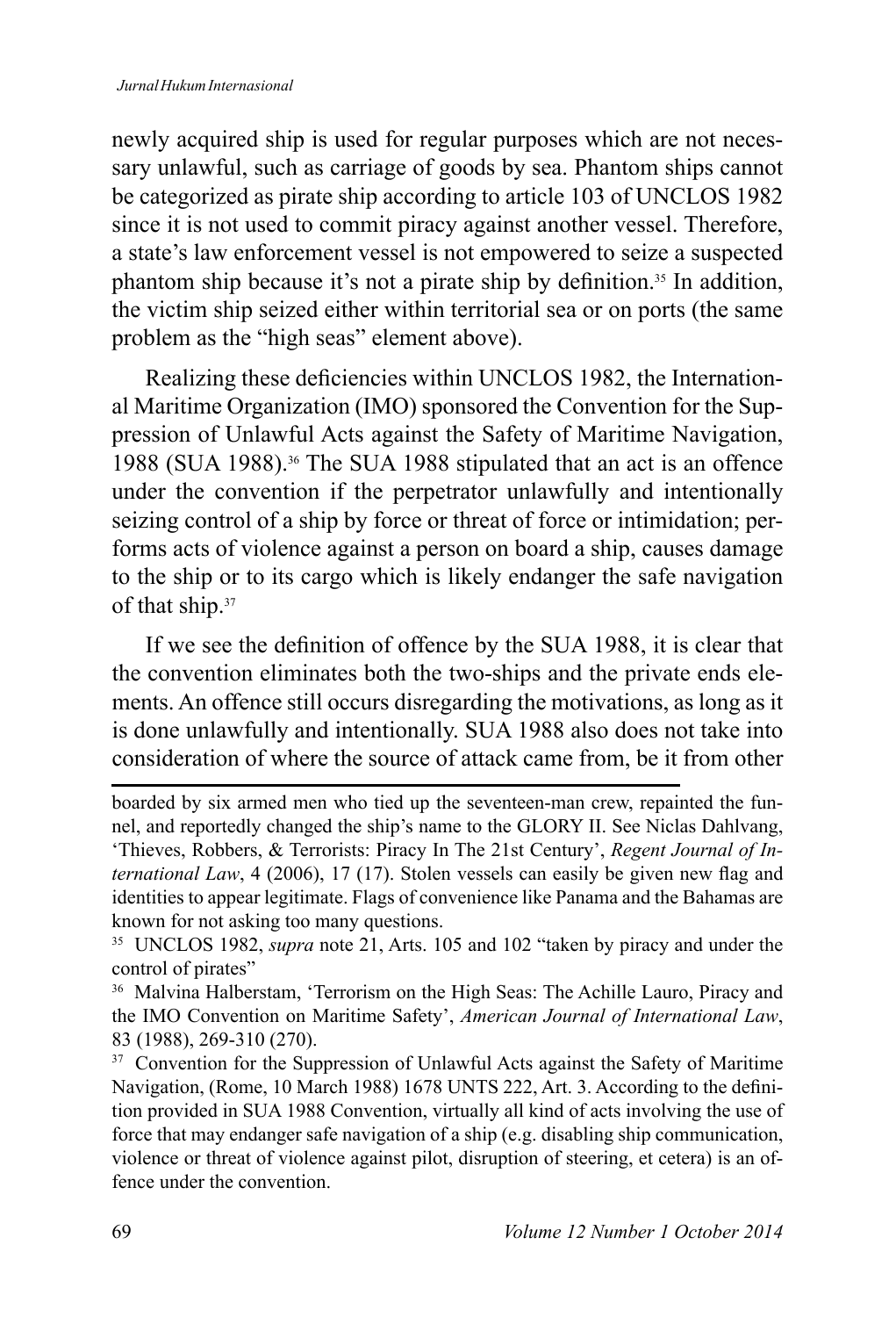ships, passengers on board the ship (or stowaways or members of the crew), or from land (while berthing). However, SUA 1988 still maintains an element similar to the high seas element of the UNCLOS 1982, Article 4 SUA 1988 stated that the convention applies if the ship is navigating of is scheduled to navigate into, through or from waters beyond the outer limit of the territorial sea of a single State, or the lateral limits of its territorial sea with adjacent States. In other words, it covers acts of piracy committed either on the EEZ or Contiguous Zones, but it does not cover attacks committed within the twelve Nm limits of territorial waters (including internal and archipelagic waters).

Despite its importance for the advancement of anti-piracy effort in the Strait of Malacca, only Singapore is a party to the SUA 1988. It is regrettable that countries most affected by piracy such as Indonesia and Malaysia, are not parties to the convention.<sup>38</sup>

As we can see from the above elaboration, the most problematic and unsolved legal barrier for categorizing most unlawful acts at sea in Southeast Asia as piracy is *locus delicti*. In 2001, the IMO adopted a Code of Practice for the Investigation of the Crimes of Piracy and Armed Robbery against Ships.39 Aware of the *locus delicti* issue, the IMO divided piratical acts into two categories; the first is piracy according to UNCLOS 1982 that's only occurred on the high seas, the second is "armed robbery against ships" that occurred within national waters of a state. Despite using the word "robbery", the scope of the definition is the same as piracy on the high seas, the code defined the offence as any unlawful act of violence or detention or any act of depredation, or threat thereof, other than an act of piracy, directed against a ship or against persons or property on board such a ship, within a State's jurisdiction over such offences.<sup>40</sup>

The next important legal instrument on piracy and armed robbery

<sup>&</sup>lt;sup>38</sup> The Philippines and Singapore are parties to the SUA 1988. See IMO Homepage [online], *Status of Conventions by Country*, available at <http://www.imo.org/Conventions/>

<sup>&</sup>lt;sup>39</sup> IMO, 'Code of Practice for the Investigation of the Crimes of Piracy and Armed Robbery against Ships' (29 November 2001), A 22/Res.922. Note that this resolution is not binding upon states.

 $40$  Id., Annex., §2.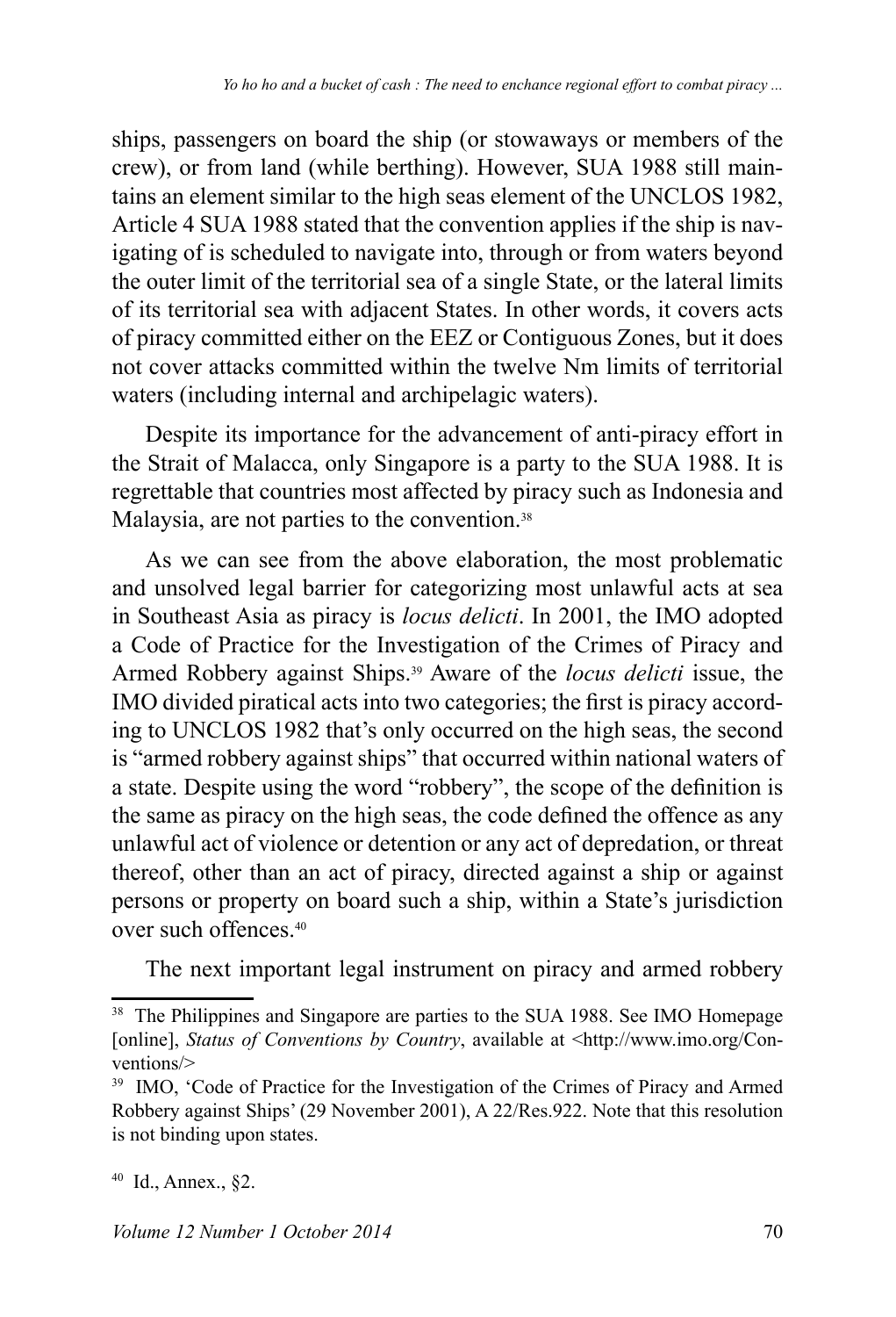against ships is the Regional Cooperation Agreement on Combating Piracy and Armed Robbery against Ships in Asia (ReCAAP).<sup>41</sup> ReCAAP obliges state parties to prevent and suppress piracy and armed robbery against ships; to arrest the suspected perpetrators; to seize pirate ships or ships used to commit armed robbery against ships; to seize ships under pirate control and seize property on board such ships; and to rescue victims of piracy and armed robbery against ships.<sup>42</sup>

In definitional matters, the ReCAAP, unlike the SUA 1988 and IMO Code, reintroduce the restriction that armed robbery against ships as acts committed only for private ends.43 Despite that supposed drawback, ReCAAP gave very concrete ways to curb piracy and armed robbery against ships by establishing an Information Sharing Centre; impose upon state parties the obligation to cooperate on extradition and mutual legal assistance; and capacity building.<sup>44</sup>

<sup>41</sup> Regional Cooperation Agreement on Combating Piracy and Armed Robbery against Ships in Asia, (Tokyo, 11 November 2004), 2398 UNTS 199.

 $42$  Id., Art. 3.

<sup>43</sup> Id., Art. 1. The exclusion of the element of motive in the SUA 1988 was a direct response to Achille Lauro incident, which was committed for political ends, not private monetary purposes. That way, the SUA 1988 was designed to answer terrorist acts at sea. On the other hand, the ReCAAP was not designed as a legal framework for anti-terrorism due to re-inclusion of private ends motive as an element of offence. Also note that ReCAAP's preamble does not recall any Security Council Resolutions on terrorism.

<sup>44</sup> See part III for discussion.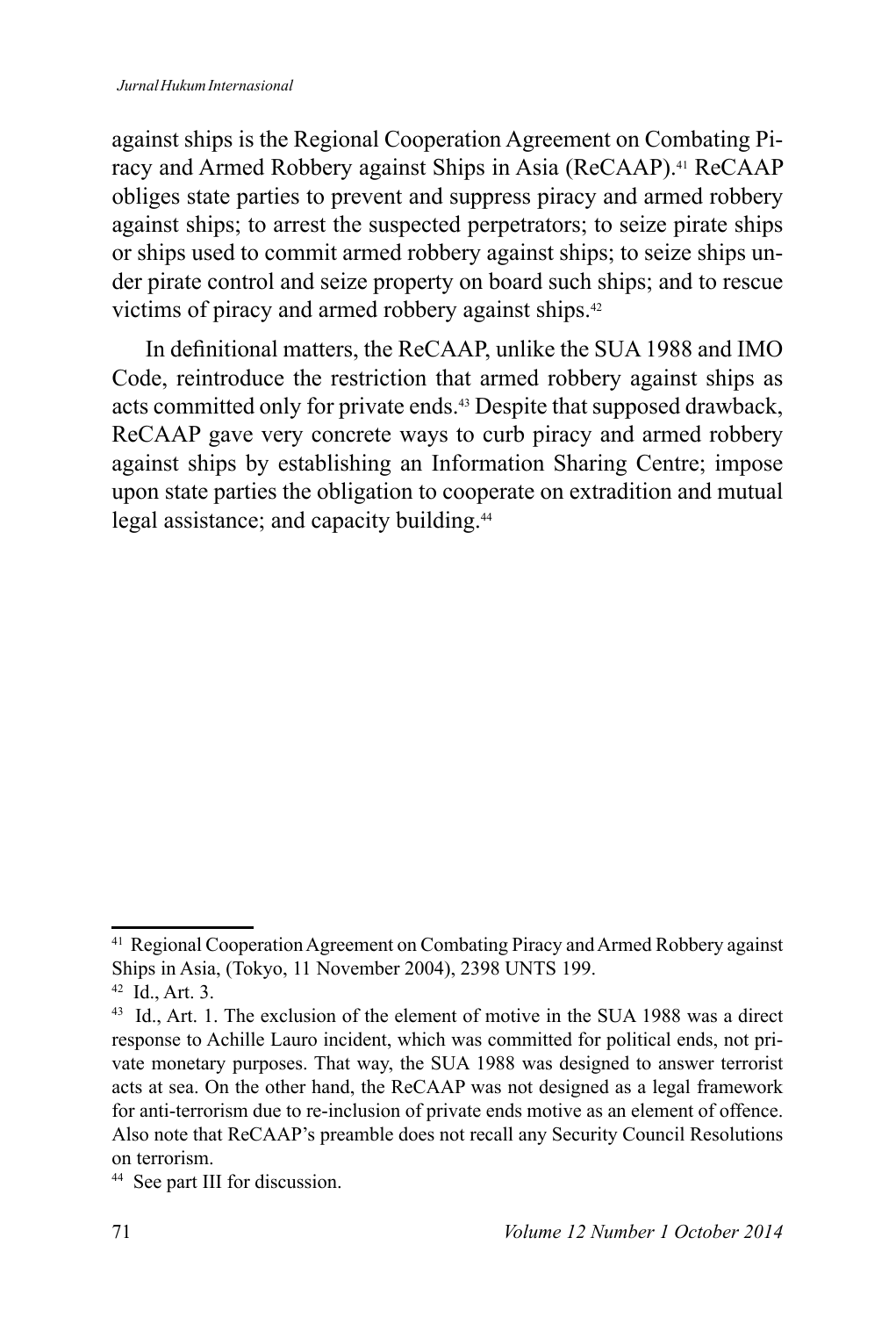## **IV. WHAT HAS BEEN DONE TO CURB PIRACY IN SEA AND ITS DEFICIENCIES**

Association of Southeast Asian Nations (ASEAN) member countries had envisioned the achievement of an ASEAN Community by 2020,<sup>45</sup> ASEAN Community is a dynamic, cohesive, resilient and integrated community based on three pillars: Security, Economy and Socio-Cultural.46 The Fourteenth ASEAN Summit held in Thailand at March 2009 had produced an important document in the effort to materialize the security pillar of that goal, that document is the ASEAN Political-Security Community Blueprint.<sup>47</sup> The blueprint calls for a more intensive regional strategy and actions to meet all threats to regional security and stability, including non-traditional security threats such as transnational crime.48 Piracy and armed robbery against ships often involves international crime syndicates. Even in cases that doesn't involve cross border syndicate, culprits of the crime may move across borders, making it a transnational problemWithin ASEAN framework, the highest body dealing with transnational crime is the ASEAN Ministerial Meeting on Transnational Crime (AMMTC). In its second meeting, the AMMTC adopted the ASEAN Plan of Action to Combat Transnational Crime (TNC Plan of Action),<sup>49</sup> which in turn further elaborated in the Work Programme to Implement the ASEAN Plan of Action to Combat Transnational Crime (TNC Work Programme).<sup>50</sup> The Plan of Action and the Work Programme outlined pillars to curb piracy somewhat similar to the ones found in ReCAAP: sharing of information, mutual legal assistance in criminal matters, training and capacity building.

<sup>&</sup>lt;sup>45</sup> ASEAN, 'ASEAN Vision 2020', (Kuala Lumpur, 15 December 1997), available at  $\langle \text{http://www.aseansec.org/>}\rangle$ 

<sup>&</sup>lt;sup>46</sup> ASEAN, 'Declaration of ASEAN Concord II', (Bali, 7 October 2003), available at  $\text{thttp://www.aseansec. org/>}$ . Regional economic integration and common welfare cannot be reached without political stability and secure environment.

<sup>47</sup> ASEAN, 'ASEAN Political-Security Community Blueprint', (Cha-am, Thailand, 1 March 2009), available at <http://www.aseansec.org/>

<sup>48</sup> Id., §B.4.1.

<sup>&</sup>lt;sup>49</sup> ASEAN, 'ASEAN Plan of Action to Combat Transnational Crime'. (Yangon, 23 June 1999), available at  $\langle \text{http://www.aseansec.org/>}$ 

<sup>&</sup>lt;sup>50</sup> ASEAN, 'Work Programme to Implement the ASEAN Plan of Action to Combat Transnational Crime', (Kuala Lumpur, 17 May 2002), available at <http://www.aseansec.org/>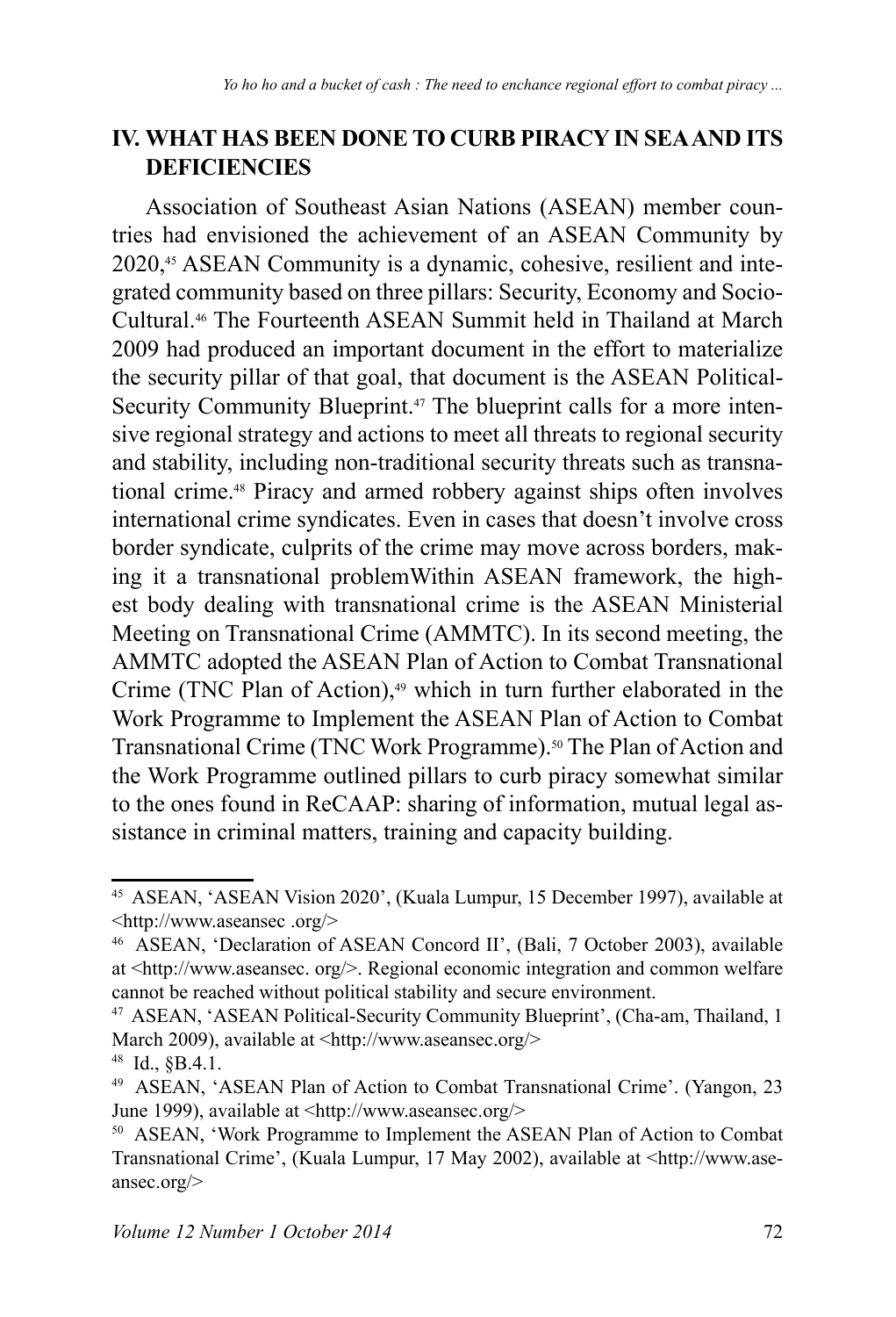## **I. Information Sharing**

Expeditious flow of information and effective coordination between stakeholders is necessary in dealing with transnational crimes, especially the ones that took place at sea. The most logical way to effectively achieve that is by establishing a centralised body that has the capacity not only to facilitate exchange of information between governments, but also to serve as a "hotline" for shipmasters and other users of waterways to report any actual or attempted piracy or armed robbery.

The IMB has been giving us an example of the effectiveness such body in the form of the IMB Piracy Reporting Centre (PRC). The PRC is based in Kuala Lumpur where it maintains a 24-hour watch on the world's shipping lanes, receiving reports of piracy and armed robbery from ship crews (and the public in general), and forward the reports to law enforcement agencies. The centre also issued warnings on piracy hotspots for the shipping industry. One point that has to be remembered is that while the PRC succeeded in serving the shipping industry, it is at a relative disadvantage because it is not formed by any government. Law enforcement agencies belonging to some countries in the region might be reluctant to cooperate wholeheartedly with such private institution, more so considering their assumption that it's controlled by  $-$  and serve the interests of  $-$  western corporations.<sup>51</sup>

There is another disadvantage aside from institutional as explained above. In its reports, the PRC does not differentiate between acts of piracy that occurred at the high seas and threats against ships other than piracy which occurred within the jurisdiction of a state.<sup>52</sup> This may create some confusion, for example, criminal acts that took place at the entry of the Malacca Strait but closer to Indonesian territorial waters than Malaysia might be misinterpreted as occurred within Indonesian area of responsibility, despite the possibility that it happened at international waters. This may creates reluctance from the part of littoral states to fully trust and cooperate with the PRC due to the potential bad image

<sup>&</sup>lt;sup>51</sup> The PRC receives funding primarily from the business community.

 $52$  The IMB put Piracy AND armed robbery against ships into a single definition: "any act of boarding or attempting to board any ship with the apparent intent to commit theft or any other crime and with the apparent intent or capability to use force in furtherance of that act." See ICC - IMB, Piracy and Armed Robbery against Ships, *Annual Reports* (various years).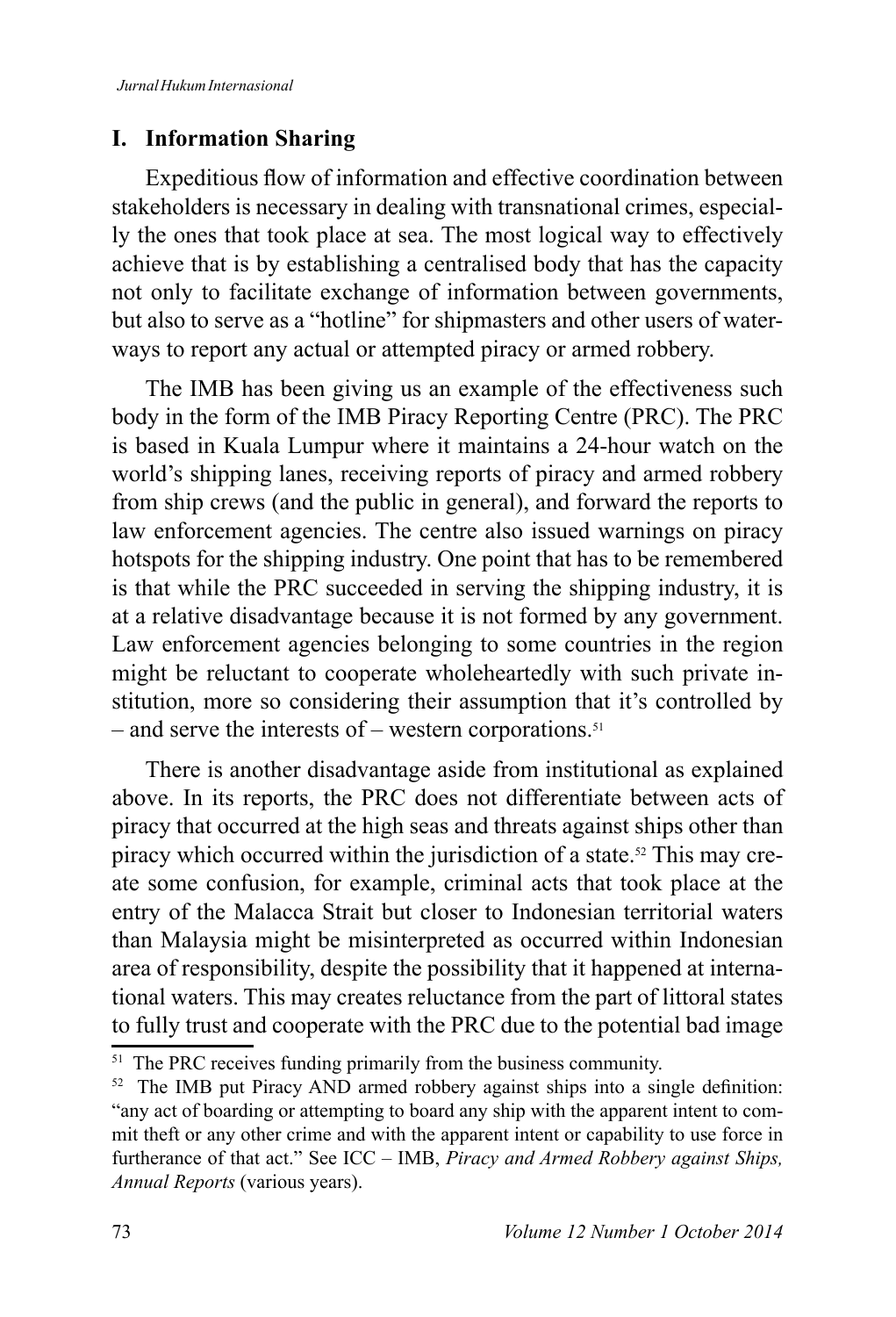may caused by its reports.

The other notable effort in information sharing is the Information Sharing Centre (ISC) formed under the framework of ReCAAP. A significant distinction of the ISC as compared to the PRC is that the ISC was created by governments as a means of international cooperation and has a status of an international organisation.<sup>53</sup> This way, the ISC has greater potential to "be taken seriously" and to achieve effective coordination with law enforcement agencies of littoral states, the first responders with powers of authority in dealing with criminal acts at sea. It status also speaks of stable funding from contracting parties and support from IMO and other international organisations.<sup>54</sup>

The main client of the ISC is governments. They serve to receive and manage information relating to incidents of piracy and armed robbery among contracting parties, $55$  and if there is a reasonable grounds to believe that threat of piracy and armed robbery is imminent, the ISC is to provide an appropriate alert to the contracting parties.<sup>56</sup> Each contracting parties is to designate a focal point responsible for its communication with the ISC and with each other's focal points, $57$  there is no mechanism for communication trough channels other than the focal points. ReCAAP does not provide a way for masters to communicate directly with the ISC, there is no other alternatives for them other than contacting authorities of coastal states.

If there is a threat of piracy or armed robbery to a ship, a master should first inform the nearest coastal state response center, the coastal state then pass the information to the designated focal point in their country, the focal point then would send report to the ISC and ask for assistance to detect, arrest perpetrators and rescue the victim ship, in turn the ISC would alert focal points of other contracting parties of the incident.<sup>58</sup> This arrangement might be problematic in some cases, particularly if it happened in a tight, busy and cross territorial traffic such

<sup>&</sup>lt;sup>53</sup> ReCAAP, *supra* note 42, Arts. 4 and 5.

 $54$  Id., Art. 6.

 $55$  Id., Arts. 7(a) and (b).

 $56$  Id., Art. 7(d).

<sup>&</sup>lt;sup>57</sup> Id., Art. 9.

<sup>&</sup>lt;sup>58</sup> ReCAAP Homepage [online], *ISC Information flow and Response Chart*. Available at http://www.recaap.org/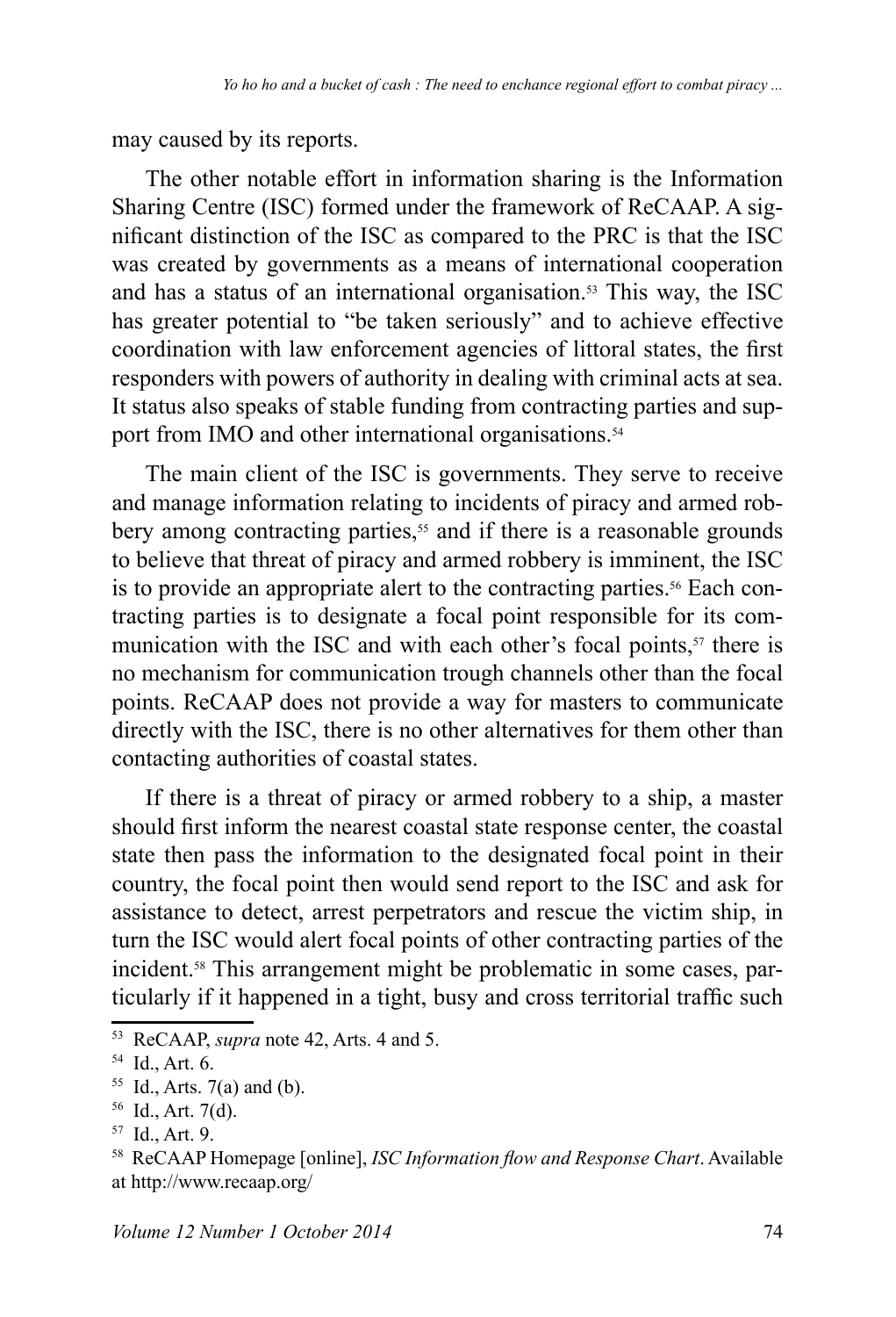as the Strait of Malacca. Shipmasters may be reluctant to report to the national authorities because of the time it takes to go trough national criminal law procedure such as *procès-verbal*, this is undesirable remembering their tight schedule of cargo delivery.<sup>60</sup> Other than that, vessels are expected to report to the *nearest* coastal state law enforcement base. In the case of Malacca Strait, that means ships should know individual bases – and "phone numbers" of – the police forces and naval forces of Thailand, Malaysia, Indonesia and Singapore, no single 911 number. Furthermore, ships crossing the Strait must maintain a regulated speed at a regulated path, making it difficult to buy some time for the procedure to kick in.

As a regional organisation with membership of all Southeast Asian nations, ASEAN could use its advantages and take the initiative to form a coordinative information sharing body, combining the positive points of the PRC and ISC. That has not yet happened, however. In section concerning sea piracy, the TNC Work Programme outlined actions that will be taken by ASEAN in a very limited scope.<sup>61</sup>

Another existing form of cooperation in the field of information sharing that can be used as a model for future cooperation is the trilateral information exchange agreement between Indonesia, Malaysia and the Philippines. $\mathscr{C}$  The agreement aimed to promote cooperation and introduce an information and intelligence exchange system alongwith communication procedures among the three countries. All three coun-

<sup>&</sup>lt;sup>59</sup> In Indonesia, for example, the law requires procès-verbal to be conducted in front of a designated police or other law enforcement investigator, a time consuming procedure. Chief of Police Decision No. Pol.Skep/1205/IX/2000.

<sup>&</sup>lt;sup>60</sup> This is the reason why shipmasters prefer to report incidents to the IMB.

<sup>61</sup> 1. Member countries to submit all national laws and regulations and international agreements and conventions applicable on piracy and armed robbery at sea to the ASEAN Secretariat;

<sup>2.</sup> Member Countries to submit directory of Focal Points to the ASEAN Secretariat;

<sup>3.</sup> ASEAN Secretariat to write to INTERPOL as well as other think-tanks in the region to undertake national studies to determine trends and "modus operandi" of piracy in South-east Asian waters.

<sup>&</sup>lt;sup>62</sup> Agreement on Information Exchange and Establishment of Communication Procedures, (Malaysia – Philippines – Indonesia), (Putrajaya, Malaysia, 7 May 2002). (MAPHILINDO ICA)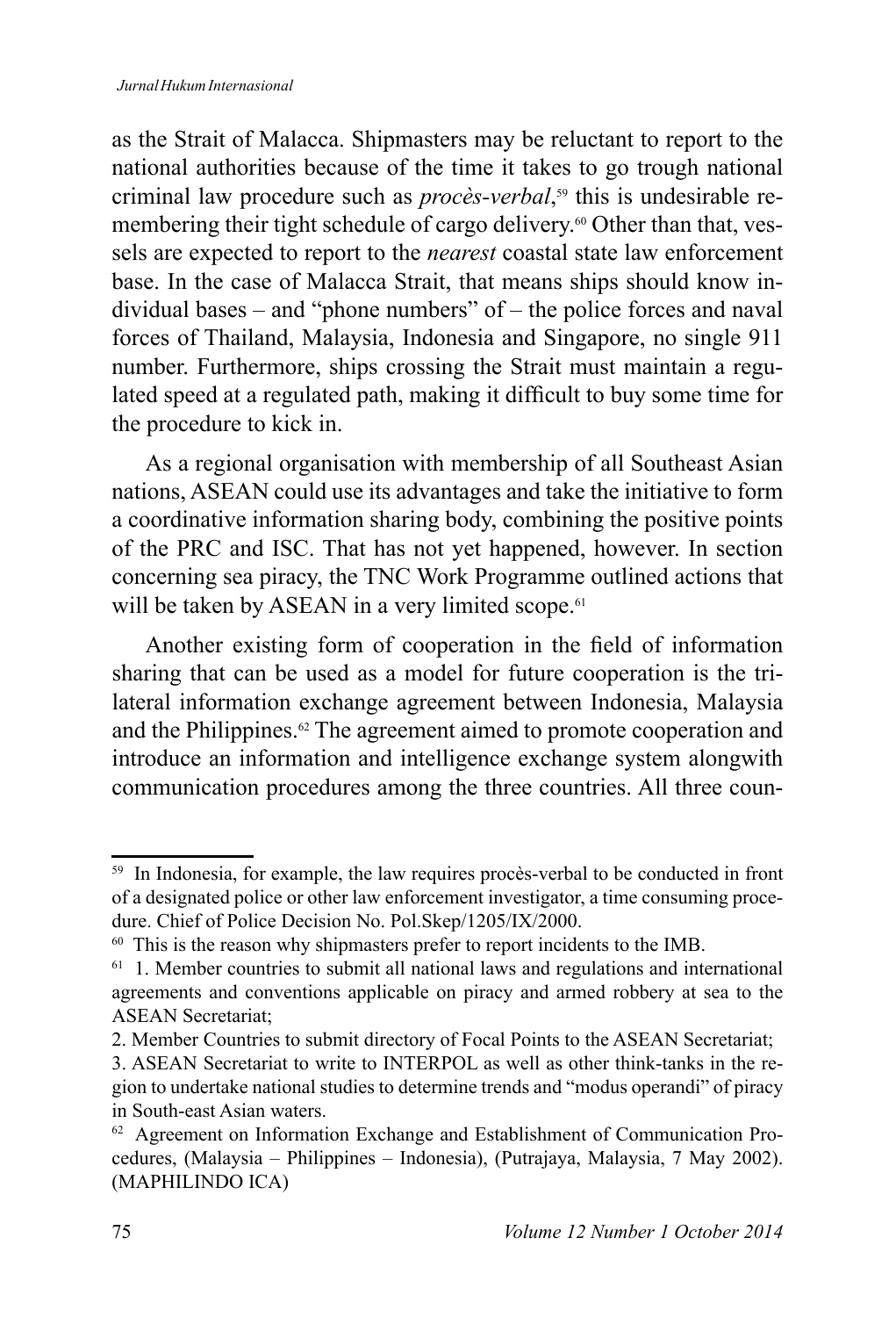tries shared porous sea boundaries with one another, $63$  a situation rather similar to the Strait of Malacca. Moreover, the surrounding areas such as the Sulu archipelago, Mindanao and Sulawesi has been plagued with separatism and sectarian conflicts, a trigger of transnational crimes like arms smuggling and armed robbery against ships. The MAPHILINDO ICA explicitly spelled out on what areas the parties will cooperate, including hijacking, sea piracy and armed robbery.64 A positive point of the MAPHILINDO ICA is that it solved matter of jurisdiction by simple agreement; it stated that a person arrested for an offense shall be dealt with in accordance with the laws of the arresting Party, provided that notification is given to the country of nationality.<sup>65</sup>

From the above elaboration we could see that regional effort in combating piracy and armed robbery will be benefited even more from a centralised reporting authority that is: (1) formed by governments and has the status of an international organisation, or created within the structure of existing and regionally well known international organisation such as  $ASEAN$ ; (2) acts as a liaison, facilitate flow of information and coordinate cooperation not only between governments and government agencies, but also involving actors in the business sector and other user of waterways; and (3) maintains a reporting system which categorised criminal incidents according to its *locus delicti*.

## **2. Cooperation In Legal Matters**

Cooperation in criminal justice, especially about law enforcement, jurisdiction and extradition, is indispensable to be able to successfully handle the problem of sea piracy and armed robbery against ships. The TNC Plan of Action put in place a comprehensive cooperation in legal matters and law enforcement. On legal matters, it encouraged ASEAN member states to, among others:<sup>66</sup>

1. Work for the criminalization in ASEAN Member Countries of spe-

<sup>63</sup> Sulu and Sulawesi seas.

<sup>64</sup> MAPHILINDO ICA, *supra* note 63. Art. 3. Other areas including on terrorism, money laundering, smuggling of goods and persons, illegal entry, drug trafficking, theft of marine resources, marine pollution and arms trafficking.

 $65$  Id., Arts. 5(4) & (5).

<sup>&</sup>lt;sup>66</sup> TNC Plan of Action, *supra* note 50.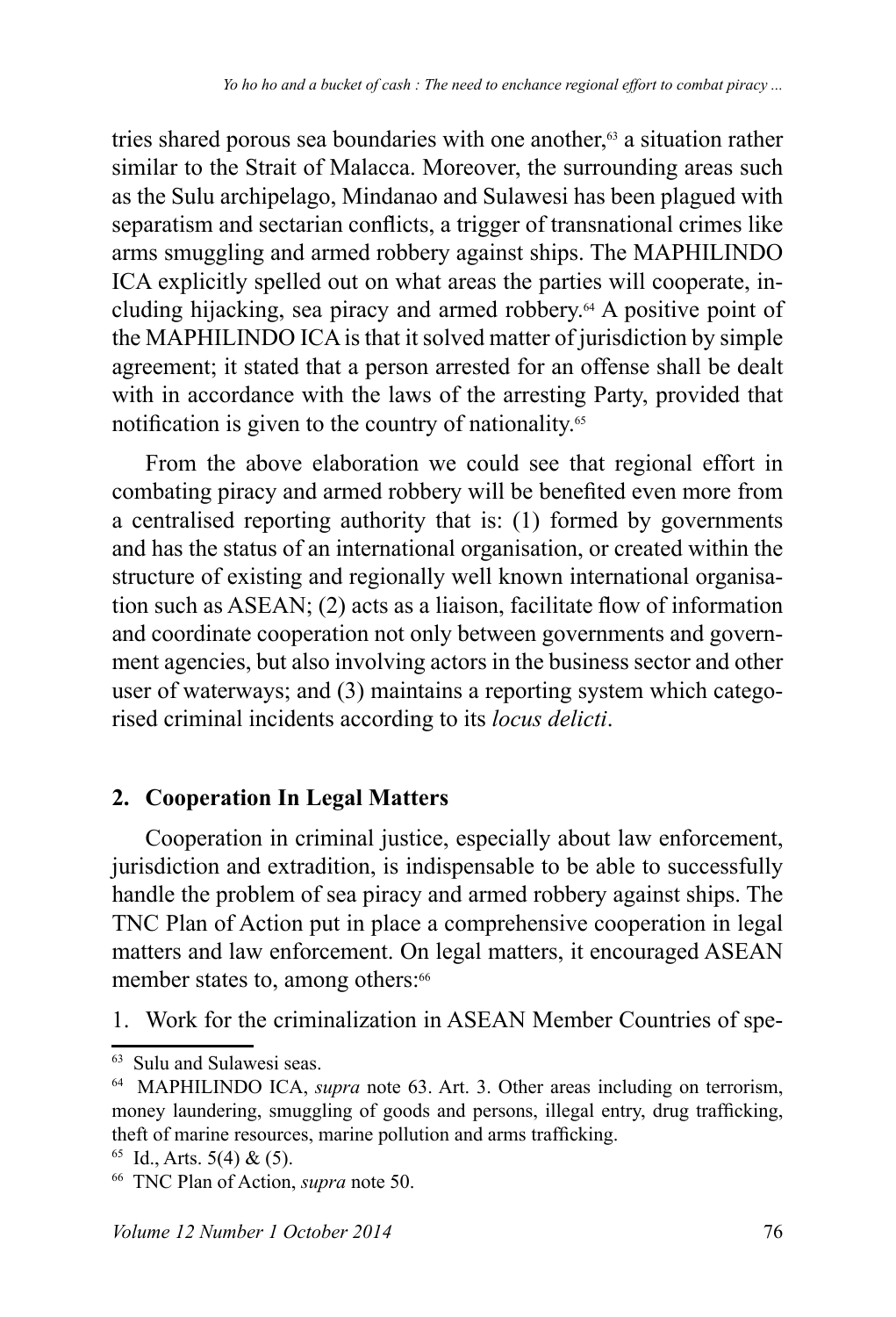cific transnational crimes, such as illicit drug trafficking, money laundering, terrorism, piracy, arms smuggling and trafficking in persons

- 2. Develop multilateral or bilateral legal arrangements to facilitate apprehension, investigation, prosecution, and extradition, exchange of witnesses, sharing of evidence, inquiry, seizure and forfeiture of the proceeds of the crime in order to enhance mutual legal and administrative assistance among ASEAN Member Countries
- 3. Study the possibility of creating a regional programme on witness protection
- 4. Coordinate with the ASEAN Senior Law Officials Meeting on the implementation of the ASEAN Legal Information Network System. On law enforcement, it encouraged member states to:<sup>67</sup>
- 1. Develop programmes for joint tactical exercises and simulations
- 2. Develop an exchange programme among ASEAN officials in the policy, legal, law enforcement and academic fields
- 3. Enhance cooperation and coordination in law enforcement, intelligence sharing

In relation to the above, the most notable achievement by ASEAN countries is the Treaty on Mutual Legal Assistance in Criminal Matters, concluded at Kuala Lumpur in 29 November 2004 (ASEAN MLA Treaty).<sup>68</sup> The ASEAN MLA Treaty has the ultimate purpose to enhance cooperation between contracting parties in the field of prevention, investigation and prosecution of criminal acts, including on court proceedings. An example of provisions of the ASEAN MLA Treaty that could deter transnational crimes is that the parties shall assist each other in tracing property derived from the commission of an offence, restraining or freezing dealings of such property, and confiscation and subsequent recovery of the property to its rightful owner.<sup> $\omega$ </sup> This would negate profits for transnational criminal syndicates. With membership of almost all Southeast Asian countries,<sup>70</sup> the ASEAN MLA Treaty has

<sup>67</sup> Id.

<sup>&</sup>lt;sup>68</sup> Treaty on Mutual Legal Assistance in Criminal Matters, (Kuala Lumpur, 29 November 2004), 2336 UNTS 271.

 $69$  Id., Arts. 2(1)(h) and (i).

<sup>70</sup> From ten Southeast Asian states, only Myanmar and Thailand are not party to the ASEAN MLA Treaty.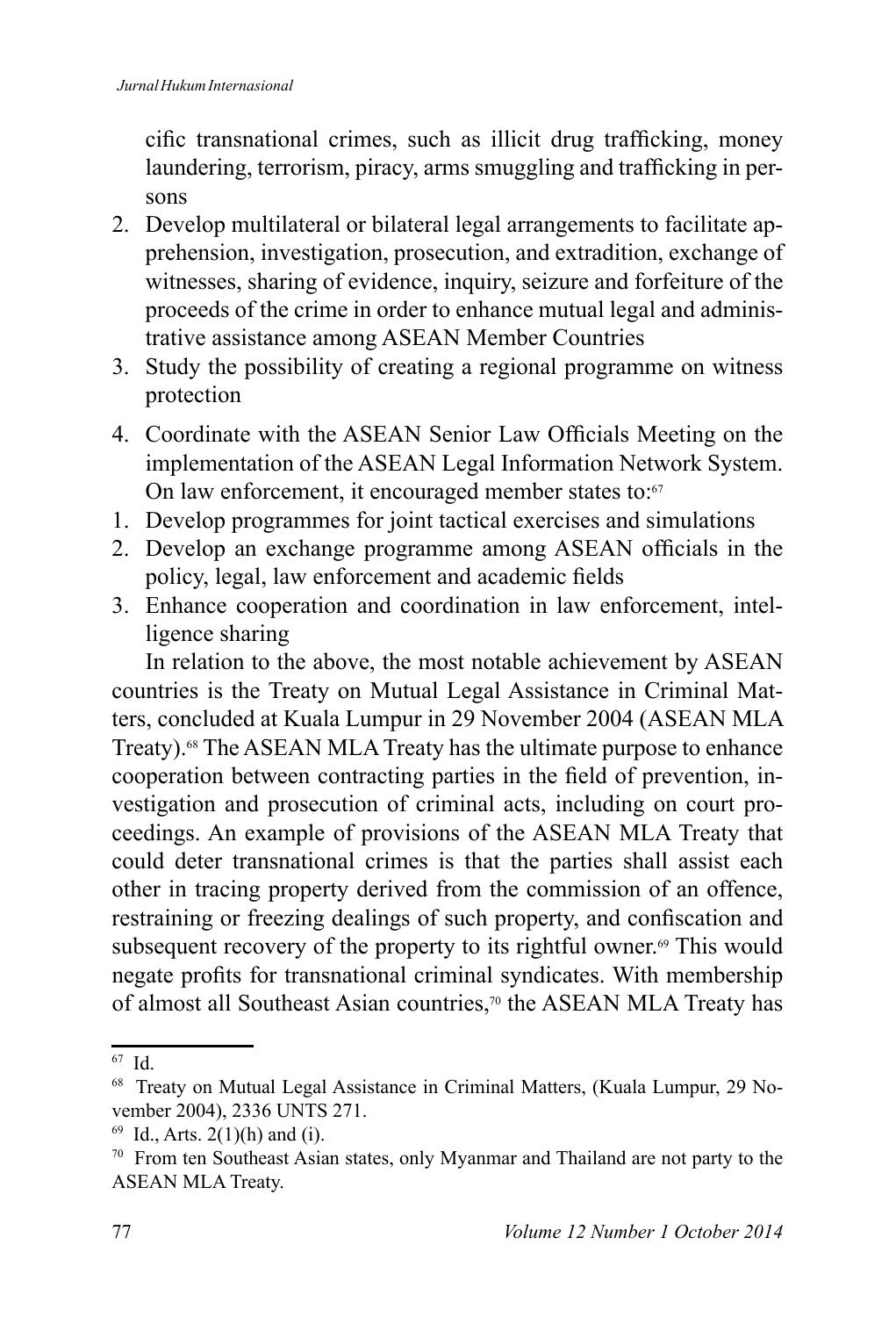a great potential to serve as a legal framework – and basis for future de $sign$  – for regional cooperation in combating piracy and armed robbery against ships. However, the treaty still left a few things to be desired.

ASEAN MLA Treaty explicitly excludes the matter of extradition from its scope of application, $\alpha$ <sup>1</sup> despite the similarity of some of its contents provisions with extradition treaties.<sup>72</sup> This implies that contracting parties still prefer extradition to be regulated under separate extradition treaties between them. On the subject of extradition, one important instrument to be remembered is the SUA 1988 convention.

Article 11 of the SUA 1988 Convention (2005 Protocol to the SUA Convention) ease the extradition of perpetrators of offences between parties to the convention by two ways. First, state parties are obliged to include offences under the convention as an extraditable offence in extradition treaties between them (both existing and future treaties).<sup>73</sup> Second, it opens the possibility for the convention to serve as a legal basis for extradition in the absence of extradition treaty between the parties.74 Unfortunately, regional effort in combating piracy and armed robbery against ships cannot enjoy the benefits of the 2005 Protocol to the SUA 1988 Convention since none of ASEAN countries have acceded to the 2005 Protocol to the SUA 1988 Convention.<sup>75</sup> For these reasons, it is recommended that future regional extradition agreement be agreed upon by all ASEAN states, incorporating piracy and armed robbery against ships as an extraditable offence, thus eliminating the need to form bilateral treaties between states.

Further, the ASEAN MLA Treaty allows a requested party to refuse to give assistance to the requesting party if the act in question had occurred in the territory of the requested party and where it is not an offence against the law of the requested party.76 This limitation is understandable due to the general nature of the convention; it covers as-

<sup>&</sup>lt;sup>71</sup> ASEAN MLA Treaty, *supra* note 69, Arts.  $2(1)(a)$  and (c).

<sup>&</sup>lt;sup>72</sup> See United Nations General Assembly, 'Model Treaty on Extradition', UNGA Res 45/116, (1990).

<sup>73</sup> SUA 1988 Convention, *supra* note 38, Art. 11(1).

 $74$  Id., Art. 11(2).

<sup>&</sup>lt;sup>75</sup> IMO Homepage [online], *Status of conventions by country*, available at <http:// www.imo.org/ Conventions/>

<sup>76</sup> ASEAN MLA Treaty, *supra* note 69, Art. 3(1)(e).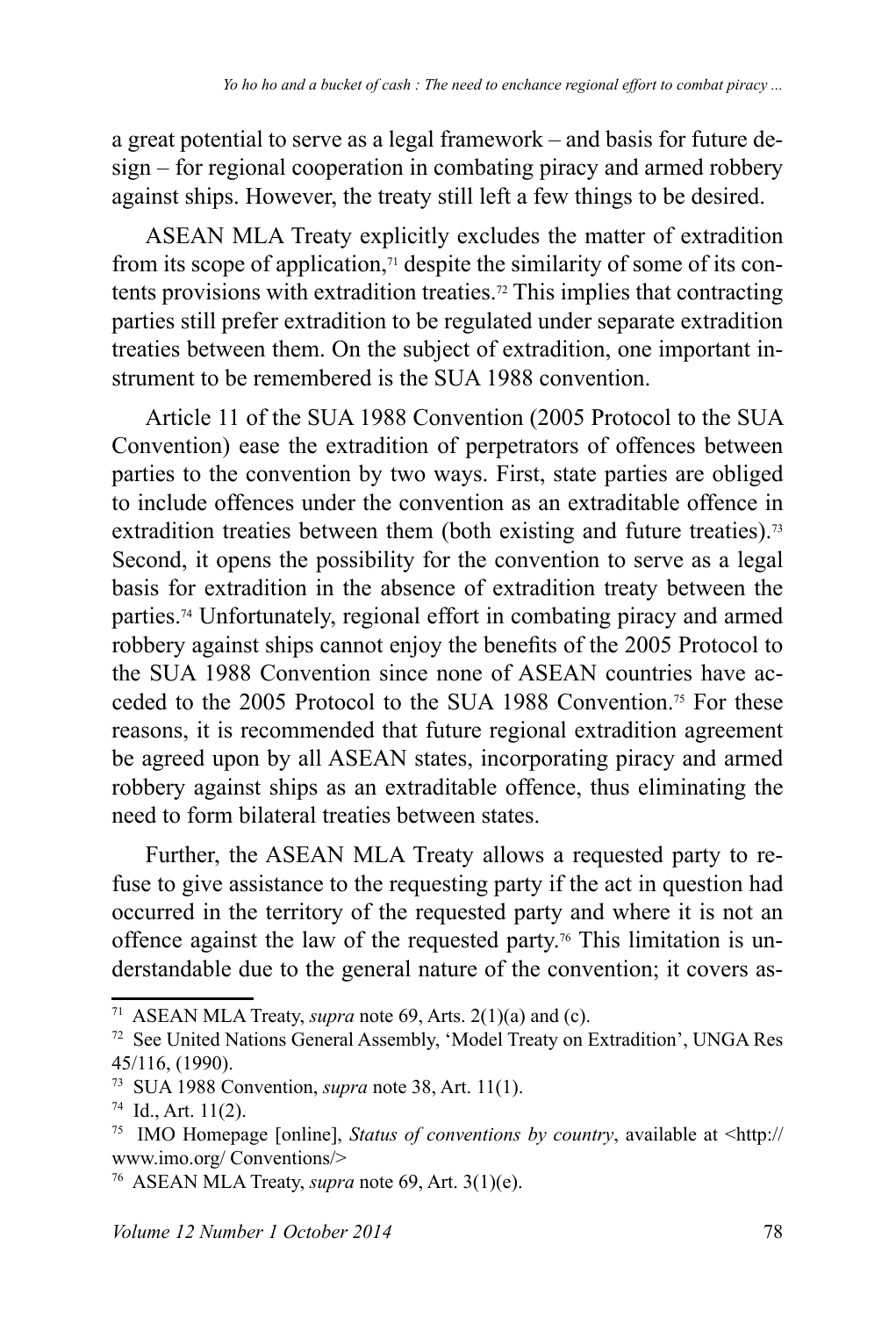sistance in all steps of criminal justice system, irrespective of the types of offences. In the future, however, it is recommended that the ASEAN MLA Treaty be amended to include a list of definitions of specific transnational crimes and attach a stronger obligation to cooperate on investigations, prosecutions and proceedings of those crimes. Furthermore, future agreement(s) should also impose an obligation for state parties to enact laws categorising any acts of piracy and armed robbery against ships as a criminal offence under their national laws, without regard to the actual location of the commission (covering the entire bodies of water of all contracting parties). National legislations should also have similar definition of offence and comparable penalties.

## **III.COOPERATION IN LAW ENFORCEMENT**

In matters of law enforcement, an area in need of concerted effort is the right of hot pursuit or similar right thereof. Under international law, the right of hot pursuit allows a warship or a military aircraft of coastal state to pursuit foreign vessel which has violated that state's law within its territorial waters and to arrest it on the high seas.<sup>77</sup> In case of piracy, warships of a state have the right to pursuit and seize pirate ship only if it is found on the high seas or any other place outside the jurisdiction of a state.78 Both of these rights end when the pirate / criminal ship enters the territorial waters of another state.79 This legal limitation to the right to pursuit pirates and marine criminals is unsuitable for Southeast Asia where countries' maritime delimitations are closely packed to one another. Criminals from country A could commit armed robbery in territorial waters of country B and ran away to hide in the territorial waters of country C; the authorities of country B or A could only chase the criminals up to the limits of their own territorial waters. Regional cooperation is crucial to deal with situation in Southeast Asia. An ideal kind of cooperation must not only include informing one another of suspected pirate vessels, but also one that enables law enforcement ships of one country to chase suspected pirates / armed robbers into the territorial

<sup>&</sup>lt;sup>77</sup> UNCLOS 1982, *supra* note 21, Art. 111; High Seas Convention, *supra* note 24, Art. 23.

<sup>&</sup>lt;sup>78</sup> UNCLOS 1982, Id., Art. 105.

<sup>79</sup> Id., Art. 111(3).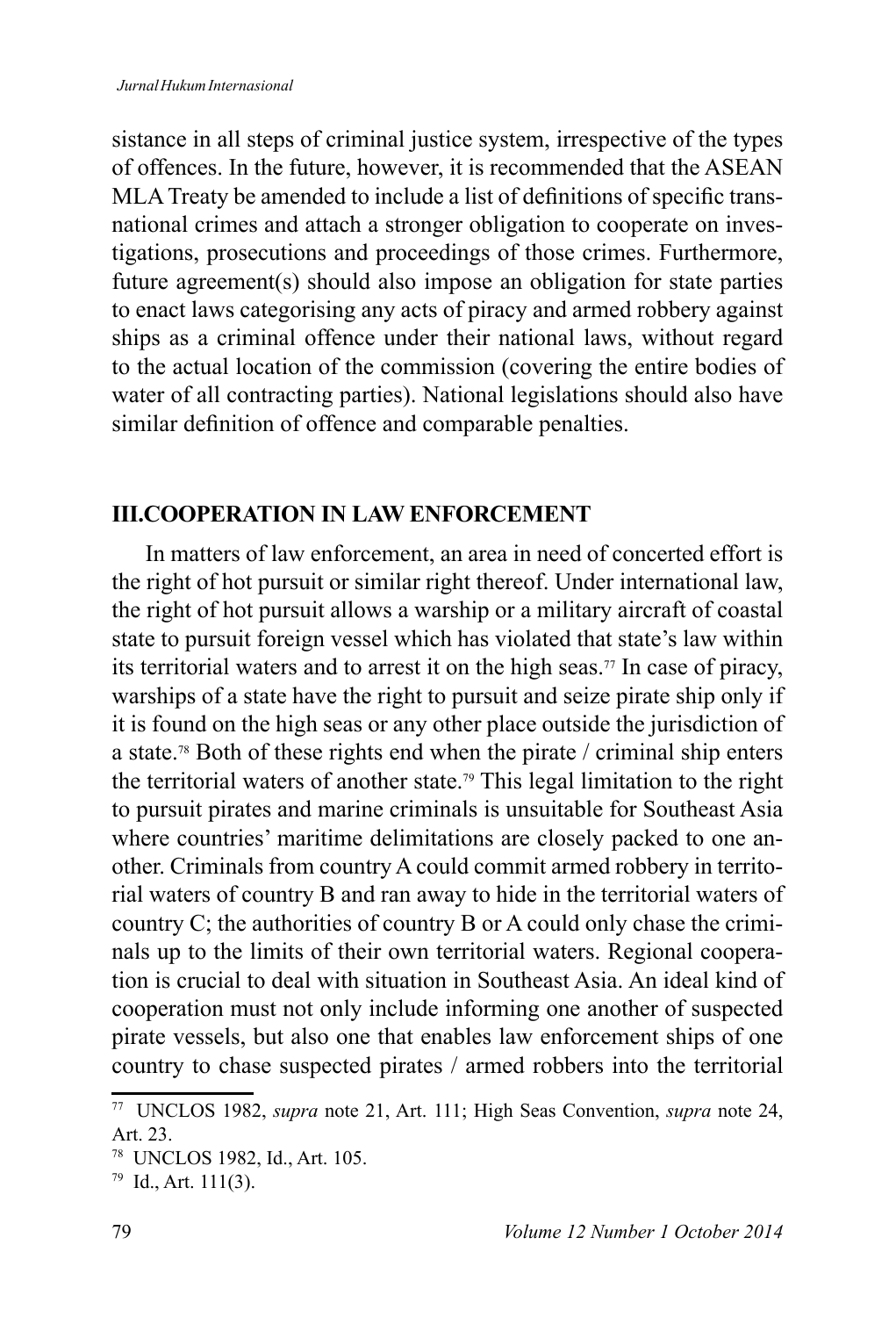waters of another country.

Fortunately, countries in the region have realised that kind of cooperation. For the Strait area, Indonesia and Singapore have been conducting a joint coordinated patrol in the Strait of Singapore and the Phillip Channel. These patrols were initiated in 1992 and have been very successful never since, proven by the fact that the area of operations already free of robberies in the first two years.<sup>80</sup> Indonesia also has a similar bilateral coordinated patrol agreement with Malaysia, named Optima Malindo. The Indo – Malay patrol is conducted three times a year with 20-days duration per period of operation involving all maritime institutions of both countries. After witnessing continuous success over the course of several years, the three riparian states to the Strait of Malacca have agreed on a trilateral agreement on coordinated patrols in  $2004$ , $s<sub>1</sub>$  since the joint patrols began to be carried out, the crime rate in the 500-mile long strait has decreased by about 70 percent.<sup>82</sup>

Perhaps the most striking feature of the MALSINDO Corpat is the limited right of hot pursuit contained therein. A warship from one country will be allowed to enter the territorial waters of another country when chasing a pirate ship, provided that this is communicated first to the host country.83 Due to the national security sensitivities of the issue, open source data on the field results of this limited right of hot pursuit is nonexistent. However, in order to avoid needless disputes and to smoothening cross-territorial pursuit, it is recommended that future patrol agreements also includes arrangement on exchange of *shipriders* among the three countries.

Shiprider agreements involve a hosting of law enforcement personnel from a coastal state on board a warship of another state; the

<sup>80 &#</sup>x27;Singapore Ministry of Defence, Singapore and Indonesia Participate in Indo-Sin Coordinated Patrols (ISCP) and Joint Socio-Civic Activities', *Ministry of Defence, Singapore*, 9 October 2001, news release, available at <http://www.mindef.gov.sg/> 81 'Launch of Trilateral Coordinated Patrols - MALSINDO Malacca Straits Coordi-

nated Patrol', *Ministry of Defence, Singapore*, 20 July 2004, News release, available at  $\langle$ http://www.mindef.gov.sg/ $>$ 

<sup>82 &#</sup>x27;Indonesian, Malaysian Customs Conduct Coordinated Patrols in Malacca Strait', *Kompas*, 31 July 2009, available at <http://english.kompas.com/>

<sup>83 &#</sup>x27;Indonesia, Malaysia, Singapore Launch Coordinated Patrol of Malacca Strait', The Jakarta Post, 20 July 2004. < available at http://yaleglobal.yale.edu/>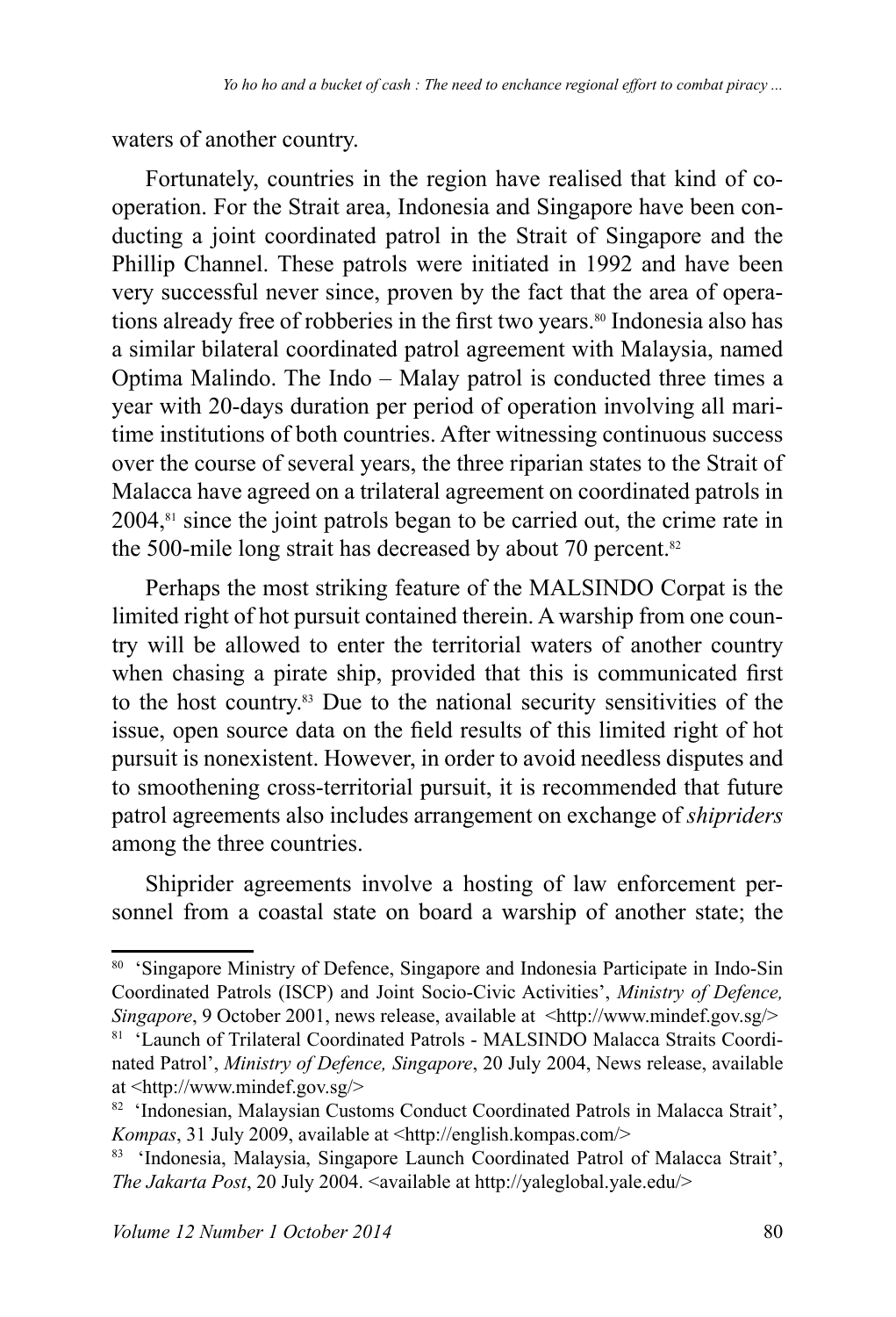hosted law enforcement personnel – called a shiprider – will have the authority to give permission to chase pirates from its own territorial waters into the territorial seas of the coastal state.<sup>84</sup> The practice of using shipriders is often found in the drug war where the United States have concluded more than twenty bilateral agreements with countries in the Caribbean.<sup>85</sup> In the context of piracy, the United Nations Security Council acknowledged the merits of shiprider agreements when it adopted Resolution  $1851$  (2008) in response to the recent resurgence of piracy off the coast of Somalia.86 This resolution sheds light on recent developments of international law on piracy, despite the fact that the Security Council insistently stated that the Resolution apply only with respect to the situation in Somalia and shall not be considered as establishing customary international law. Furthermore, aside for permitting cross-border pursuit, shipriders will also play a role in support of criminal investigation and prosecution. Navy seadogs generally are not trained in law enforcement, even if some of them do, they cannot be expected to gather evidence and assume that it would be admissible and sufficient in foreign countries. It is the shiprider that will carry out arrests, seizure, interrogation, gathering of evidence and other crime scene investigations in accordance with their national law.<sup>87</sup> Incorporating shiprider regime into future MALSINDO Corpats would not only push forward anti piracy efforts in the strait, but it would also serve as a precedent for anti-piracy efforts in other parts of the world.

If trilateral cooperation in the Malacca area is improving, the same cannot be said about conditions in the convergence of three maritime borders of Indonesia, Malaysia and the Philippines, also known as the tri-border sea area. The only form of patrol cooperation is bilateral, and even that is very limited.<sup>88</sup> The inexistence of trilateral coordinated joint

<sup>84</sup> Michael Byers, 'Policing the High Seas: the Proliferation Security Initiative', *American Journal of International Law, 98 (2004), 526-545 (539)* 

<sup>&</sup>lt;sup>85</sup> Id., p. 538.

<sup>&</sup>lt;sup>86</sup> See United Nations Security Council, Resolution 1851 (2008). UNSC/Res/1851  $(2008).$ 

<sup>&</sup>lt;sup>87</sup> For example, see 'Agreement Between the Government of Barbados and the Government of the United States of America Concerning Co-Operation in Suppressing Illicit Maritime Drug Trafficking', (United States - Barbados), (25 Juni 1997), Digest *of United States Practice in International Law.* available at <http://www.state.gov>

<sup>88</sup> "Corpat Philindo" between Indonesia and the Philippines is conducted four times a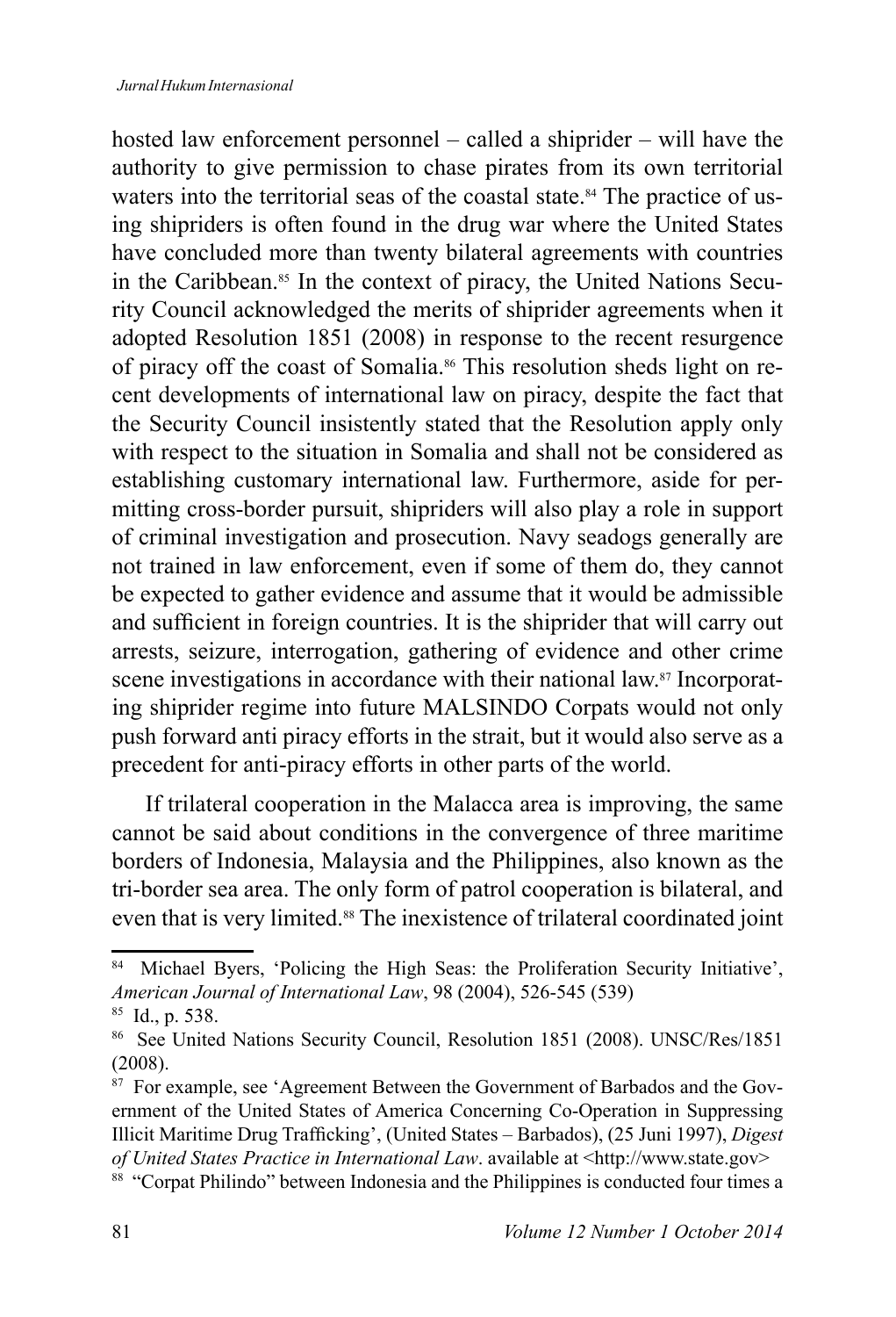patrol between Indonesia, Malaysia and the Philippines is regrettable since these same countries have concluded the MAPHILINDO ICA that can be used to support the patrols.

## **IV.EXTRA REGIONAL PARTICIPATION**

It is an unfortunate fact that not all countries in Southeast Asia have the necessary financial resources to deal with marine security in general and piracy and armed robbery in particular. Indonesia and the Philippines, the only two archipelagic states in the region with the largest waters, are still in a relatively bad shape as a result of the financial crisis in the late 90s. Without a doubt, cooperation of countries from outside the region is vital to maintain and improve anti-piracy efforts. However, that cooperation should never take form of the presence of force. Any gung-ho attitude of unilaterally planning to send armed patrols<sup>89</sup> will be met with certain opposition<sup>90</sup> and sometimes with equally hawkish attitude.91 Aid from wealthy countries should only be limited in forms of equipment and training, such as the recent donation of three patrol boats from Japan for the Indonesian maritime police.

91 See for example 'To Secure the Malacca Strait, Indonesia Still Hasn't Signed Re-CAAP', *Antara*, 1 September 2006, (In Indonesian). available at <http://www.antara. co.id/print/ 1157122267>

 $92$  See for examples: Japan's ten million dollar aid for maritime surveillance system for the Indonesian Navy: M. Rizal Maslan, 'Jepang Bantu Sistem Penginderaan di Indonesia', *Detik News*, 6 October 2009, (in Indonesian), available at <http://www. detiknews.com/>; Japan's aid of three maritime patrol boats for Indonesian National Police: Indra Subagja, **'**Rajawali Jepang Jaga Malaka', *Detik News*, 30 November 2007, (in Indonesian), available at  $\langle \text{http://www.detiknews.com/>}\rangle$ ; see also United

year, but each patrol involves only one vessel from each country and lasts for only 10 days, while the "Ops Phimal" between the Philippines and Malaysia consists of only two patrols annually. See Ian Storey, "'Triborder sea' is SE Asian danger zone", *Asia Times Online*, 18 October 2007. available at <http://www.atimes.com/>.

<sup>89</sup> Admiral Thomas Fargo, the commander of American forces in the Pacific, told a Congressional committee that the Navy was considering armed patrols in the Strait of Malacca, without first consulting with littoral states. This speech caused a diplomatic tension between US and Malaysia. See 'Piracy and Terrorism', *The New York Times*, 10 April 2004. available at  $\langle \frac{http://www.nytimes.com/>}{$ .

<sup>90</sup> Indonesia and Malaysia had rejected out of hand a Singapore proposal for a fourth country -- meaning the United States -- to take part in patrolling the strait. See The Jakarta Post, *supra* note 85.